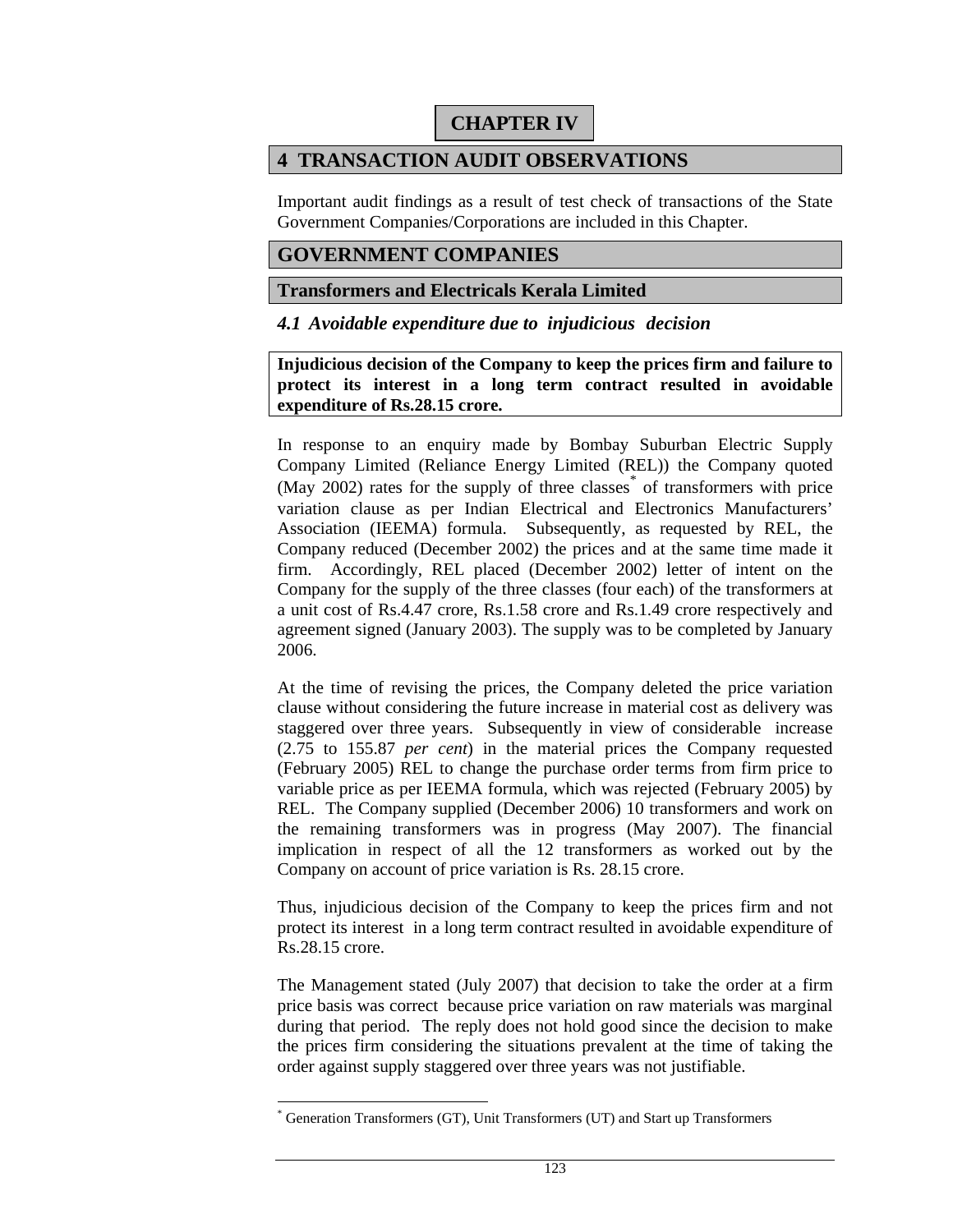The matter was reported to the Government (June 2007); the reply had not been received (August 2007).

## *4.2 Avoidable extra expenditure due to incorrect bidding*

**Company's omission to include the cost of tower materials in the price bid submitted for a turnkey contract resulted in avoidable extra expenditure of Rs. 2.19 crore.** 

The Company submitted a bid (May 2000) in response to the tender invited by the Kerala State Electricity Board (Board) for the upgradation of substations and construction of transmission lines on 'turnkey' basis. The scope of the work included construction of 35.5 Km of 110 KV DC line along the existing 66 KV DC line route.

As per the tender conditions, the bidder had to submit a priced activity schedule along with the bid by duly recording the rates and prices for all items of the works. The tender conditions also provided that the rates quoted for all civil/electrical works shall include cost of materials. It was also stated that items not indicated in the schedule but required for the fulfillment of the contract shall also be deemed to have been covered by the rates and prices in the activity schedule, for which no additional payment will be made to the contractor. Moreover, the necessity for inclusion of cost of tower structure was also reiterated by the Board prior to submission of the bid. Despite this, while preparing the price schedule, the Company omitted the cost of tower structures required for the line works and the total contract price was worked out as Rs. 14.72 crore. The Board awarded (July 2000) the work to the Company since it emerged as the lowest bidder after under quoting by excluding the cost of materials amounting to Rs. 2.19 crore. But for this under quoting the Company would have emerged as the third lowest tenderer.

During execution of the work, the Company procured (June 2001-December 2004) 531 MT of tower structures for the installation of 35.5 Km of transmission line by incurring a total expenditure of Rs. 2.19 crore. The Company intimated (June 2005) the Board that due to some misunderstanding at the tendering stage, the cost of tower structure had been omitted to be included and requested for compensation. The Board had not responded to the request of the Company and its subsequent reminders (July 2007). The expenditure of Rs. 2.19 crore incurred for the procurement of tower materials would not be recoverable from the Board by virtue of the provisions of the turnkey contract resulting in avoidable extra expenditure of Rs. 2.19 crore.

The matter was reported to the Management/Government (April 2007); their replies had not been received (August 2007).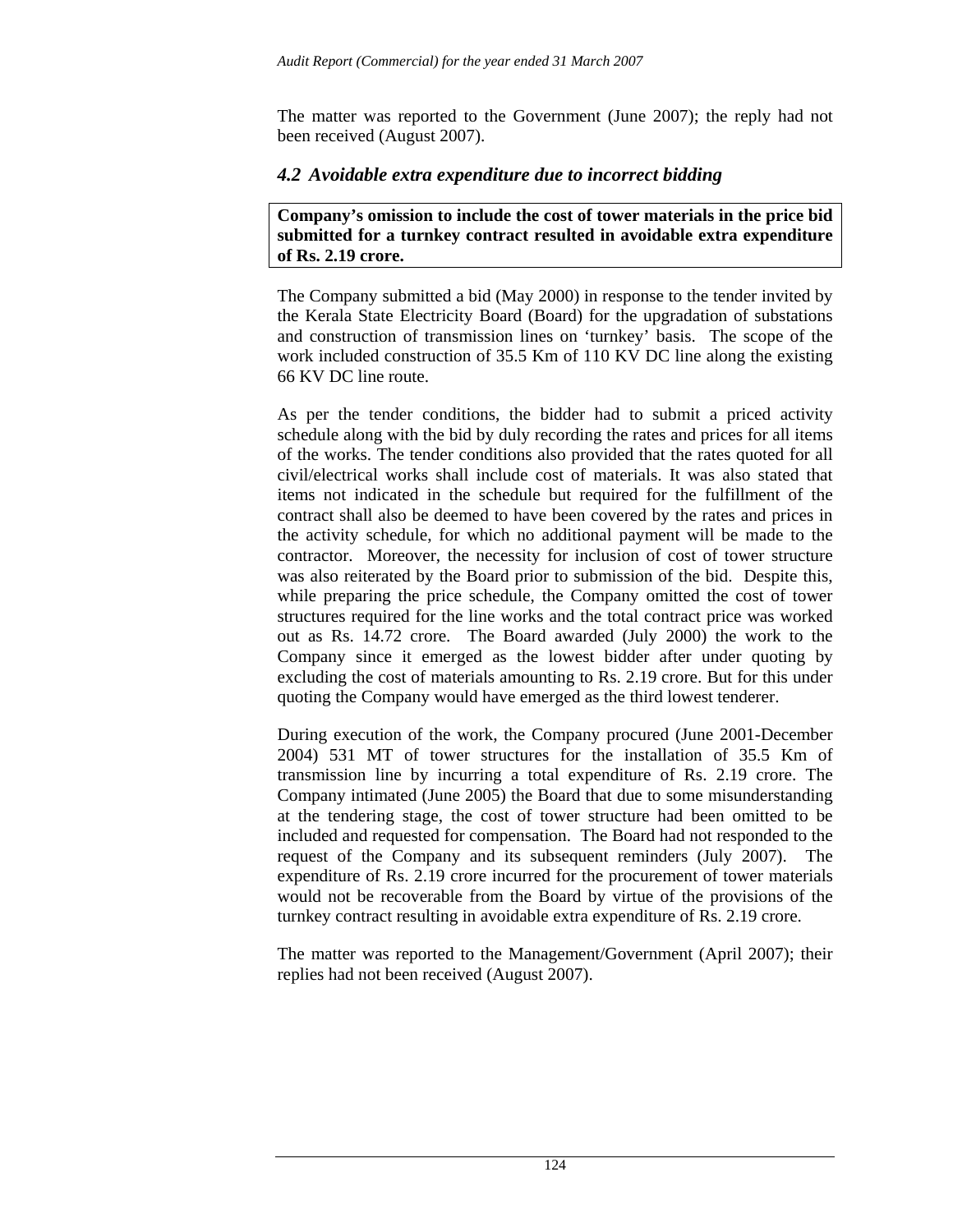## **The Pharmaceutical Corporation (Indian Medicines) Kerala Limited**

## *4.3 Delay in placement of purchase order*

**Failure of the Company in placement of purchase order within the stipulated period resulted in avoidable extra expenditure of Rs. 10.52 lakh.** 

The Company invited tenders (November 2004) for purchase of Ayurvedic raw materials required for the year 2005-06. As per the tender conditions firm rates were to be quoted for 60 days from the date of opening (January 2005) of the tender. Out of 10 bids received, the offer of Bharat Trading Company (BTC), Mumbai was lowest in respect of three items<sup>#</sup> and second lowest in respect of two other items∗ which were emergent in requirement.

The Company, however, failed to place the order within the validity period. Subsequently, after expiry (March 2005) of the validity period, order was placed (April 2005) on BTC for the procurement of five items. BTC took advantage of the delay on the part of the Company in placing the order within the validity period and withdrew (April 2005) their offer for one of the ordered items ('Kachuri'). While the Company insisted on supply at the ordered rates, BTC did not respond.

Thereupon, the Company locally procured all the five items (July 2005 to March 2006) at rates higher (5 to 111 *per cent)* than the rates offered by BTC. The additional expenditure on the local purchase worked out to Rs.10.52 lakh. Thus, failure of the Company to place purchase order within the validity period resulted in avoidable extra expenditure of Rs. 10.52 lakh.

Management's reply endorsed by the Government, stated (June 2007) that the processing of tenders was delayed since the company had to analyse the implications of Value Added Tax (VAT) and the Company had issued (2 March 2005) a letter within 60 days of offer to BTC inviting them for negotiation. It was further stated that the Company is taking steps to recover the loss from the contractor. The reply is not tenable since rates were firm and valid for 60 days with effect from 4 January 2005 as stipulated by the Company. Further, VAT was applicable only from 1 April 2005. The claims raised (September 2006) against the contractor also did not receive any response till date (June 2007).

l # Kachoori, Peralam and Cheenathippali

<sup>∗</sup> Amalporiveru and Kudakappalayari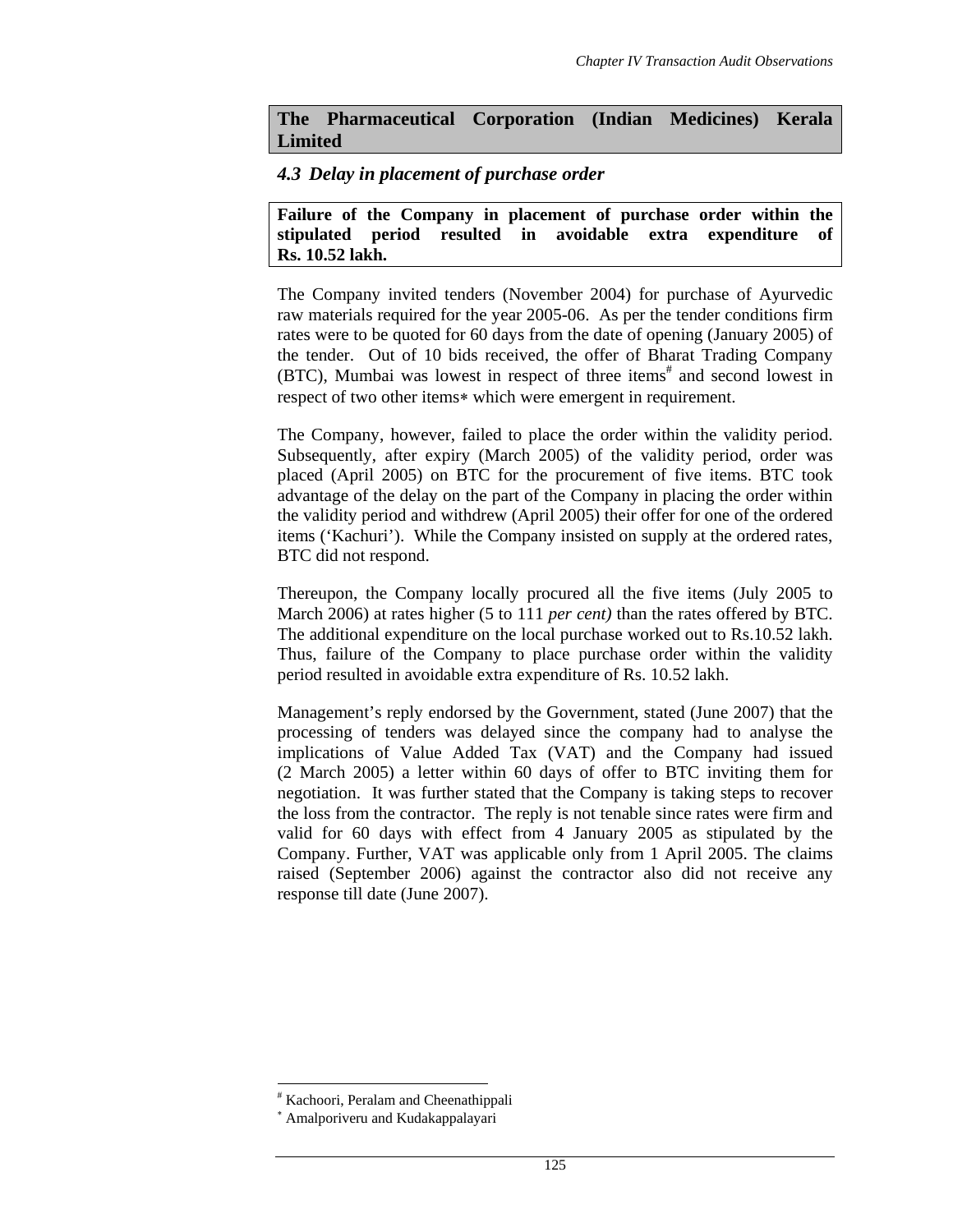## **Steel Industrials Kerala Limited**

### *4.4 Avoidable expenditure due to deficient MOU*

**Furnishing performance bank guarantee by the Company without obtaining counter bank guarantee from the sub-contractor and failure of the company to execute a formal agreement with the sub- contractor resulted in avoidable expenditure of Rs.29.75 lakh.** 

The Company secured (March 2004) from Bangalore Electricity Supply Company Limited (BESCOM) two work orders on turnkey basis at an aggregate value of Rs. 2.97 crore for the supply, erection and commissioning of equipments in connection with the electrification of colonies in three districts of Karnataka State for completion by September 2004.

 Before participating in the bid, the Company had entered (January 2004) into a Memorandum of Understanding (MOU) with Pooja Enterprises (Sub-contractor), Bangalore and Gemini Power Systems (Consultant), Bangalore exclusively for executing the project in the event of obtaining the work order from BESCOM. As per the provisions of MOU, the subcontractor was responsible for the execution of the entire project under the guidance of the Consultant at 97.5 *per cent* of the value mentioned in the original work orders (Rs. 2.97 crore) and as per the terms and conditions contained therein. The MOU did not contain any provision to obtain counter Bank guarantee (BG) from the sub-contractor. As per the provisions of the agreement with BESCOM, the Company furnished (March 2004) two BGs aggregating Rs.29.75 lakh.

It was observed that the Company neither entered into a formal agreement with the sub-contractor nor availed of any counter guarantee for due performance of the work. It was also observed that there was inordinate delay in commencing (July 2004) the work by the sub-contractor after the work was awarded (April 2004). Despite repeated reminders and frequent extensions granted by BESCOM to the Company for the completion of the project, the sub-contractor completed the work valuing Rs.34.97 lakh by December 2005, the period upto which the BGs furnished by the Company remained valid. Thereafter BESCOM short closed (December 2005) the work and invoked the BGs. In the absence of a formal agreement with the sub-contractor, the Company could not initiate legal proceedings for recovery of loss.

Thus, furnishing performance BG by the Company without obtaining counter BG from the sub-contractor and failure of the company to execute a formal agreement with the sub-contractor resulted in avoidable loss of Rs.29.75 lakh.

The Management stated (May 2007) that BESCOM had been requested to refund the BG amount and expect a positive decision. The fact, however, remained that the amount had not been received so far (July 2007).

The matter was reported to the Government (May 2007); the reply is awaited (August 2007).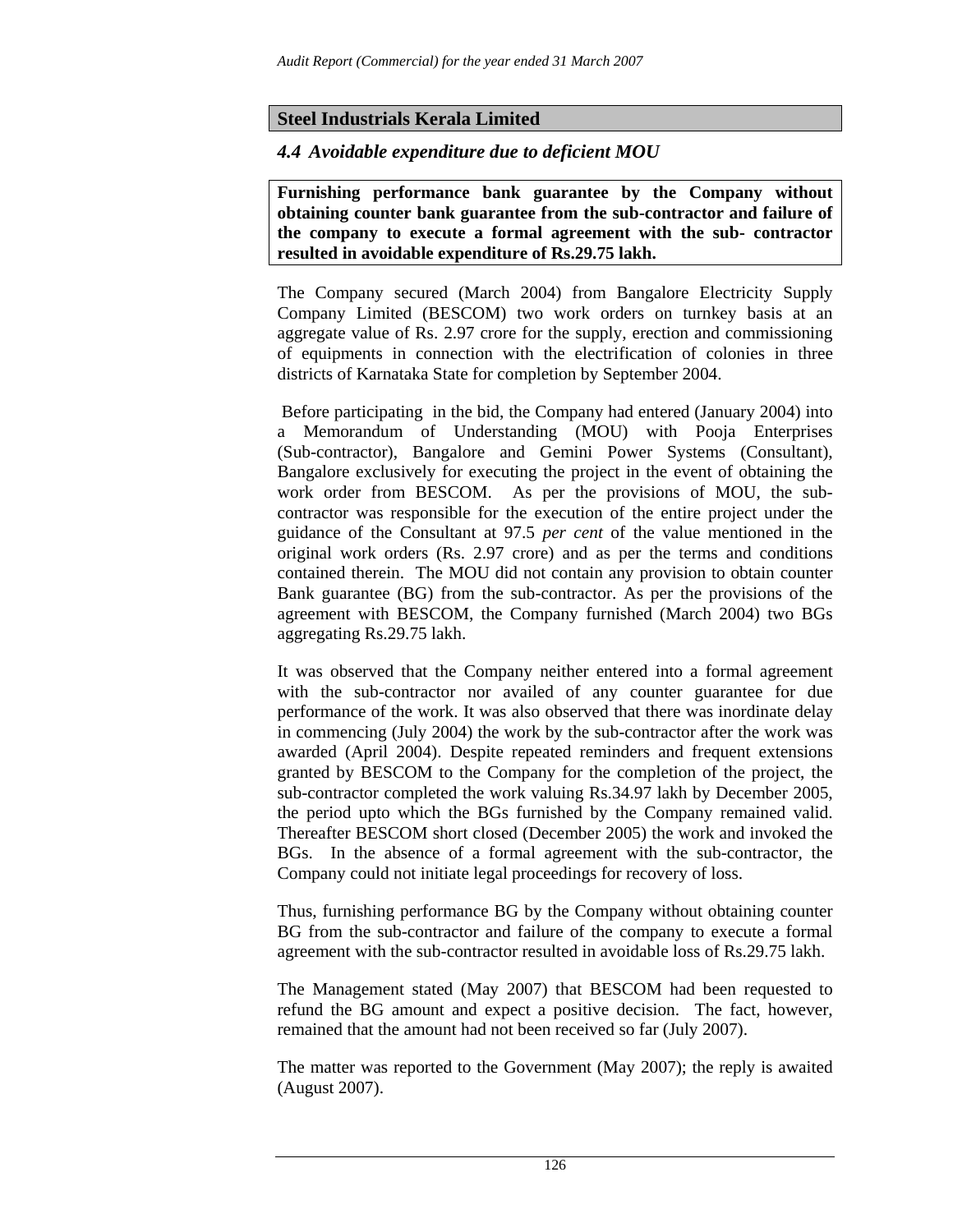## **Kerala Police Housing and Construction Corporation Limited**

## *4.5 Avoidable committed liability*

**Delay of more than one year in arranging for earth filling works despite availability of funds resulted in avoidable increase in contract cost by Rs. 21 lakh besides postponement of implementation of the scheme for modernisation of police force.** 

The Company was entrusted (September – December 2002) with the work of construction of nine District Police Lines in the State under the 'Modernisation of Police Force Scheme' of Central Government. The Company received (January and October 2003) State Government share of funds (Rs 6.53 crore) for this purpose and the works were to be completed (September 2005) within one year of the receipt of funds.

 As per the soil investigation report (November 2003), the site proposed in Pathanamthitta district required earth filling before commencement of construction works. The Company, however, invited (May 2004) tenders for the construction of buildings without arranging for earth filling works which was a pre-requisite for commencement of construction. The construction work was awarded (June 2004) to Soj Associates at a contract price of Rs. 1.27 crore and the stipulated period of completion was 10 months. Since the site was not handed over even within the stipulated period of completion, the Company, as requested (May 2005) by Soj Associates, relieved (June 2005) them from the contract. Subsequently the work was re-tendered (October 2005) and the contract awarded (December 2005) to Travancore Engineers and Contractors (TEC), Pathanamthitta at a higher price of Rs. 1.48 crore with a period of 14 months for completion.

It was observed that earth filling which was the first requirement for commencing the construction work took more than three years (December 2003 to December 2006) after obtaining soil investigation report and completed (December 2006) belatedly due to inadequate planning, award of work without agreement leading to non-commencement/abandoning the work and non-stipulation of period of completion in the work orders.

The site was handed over to the contractor in January 2007. The construction work had not been completed so far (May 2007). The additional financial commitment due to retendering of the work amounted to Rs. 21 lakh.

Thus, abnormal time taken for earth filling works despite availability of funds resulted in avoidable increase in contract cost by Rs.21 lakh besides postponement of implementation of the scheme for modernisation of police force.

The Management stated (June 2007) that the earth filling work which was originally proposed to be done departmentally could not be undertaken due to non-availability of earth locally and hence the work was done through another agency. The reply is not tenable, since the development of site was a prerequisite for starting construction which was taken up (December 2004), only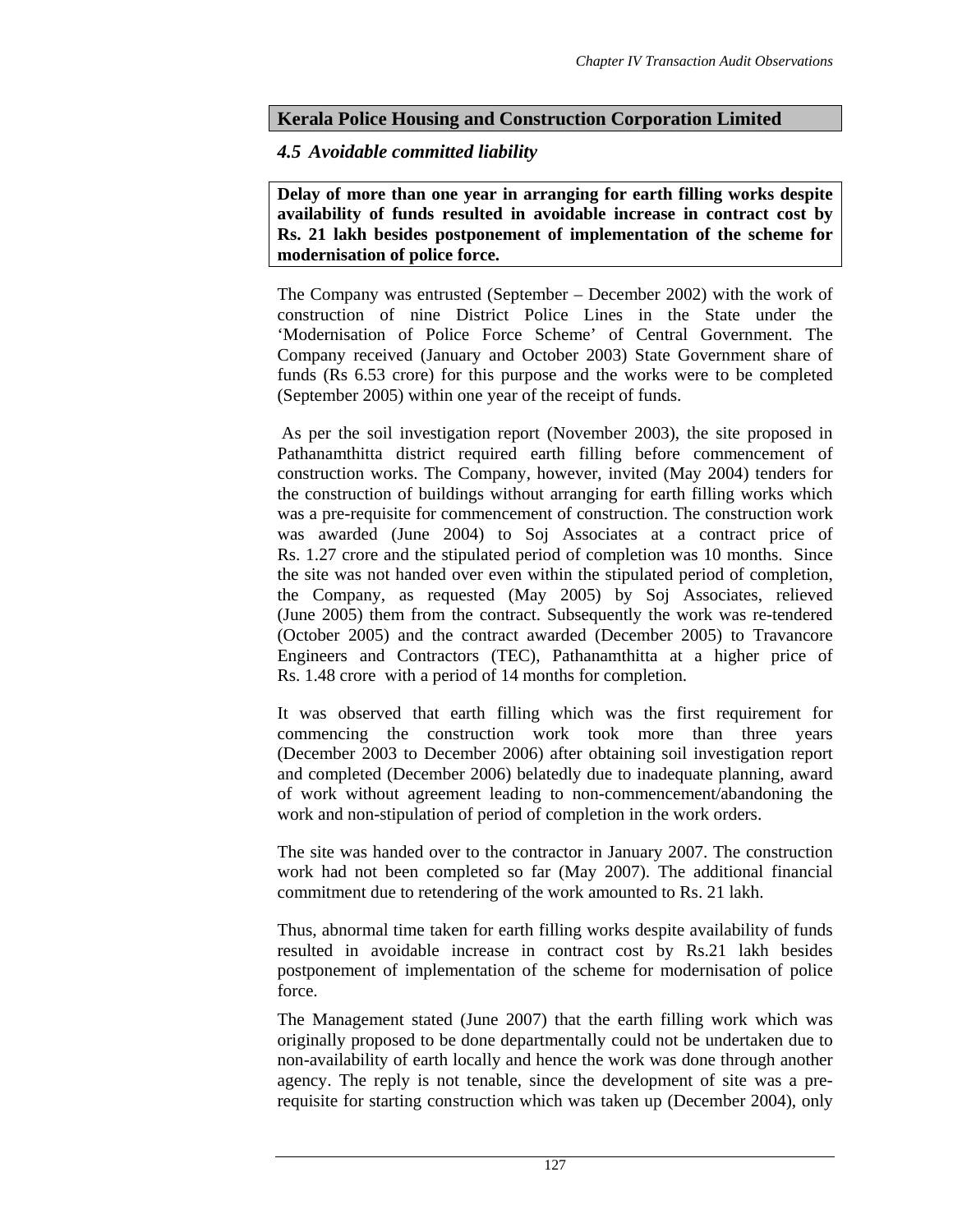after a delay of more than one year since receipt (November 2003) of soil investigation report indicating absence of co-ordination of various activities of the project.

The matter was reported to the Government (May 2007); the reply had not been received (August 2007).

### **Malabar Cements Limited**

*4.6 Avoidable expenditure on excessive contract demand* 

**The failure of the Company to reduce the excessive contract demand as per provisions in the agreement resulted in avoidable expenditure of Rs. 43.74 lakh.** 

The Company is a High Tension - I (HT - I) category consumer of Kerala State Electricity Board (Board) with a contract demand of 1500 KVA. As per Clause 14 (a) of the service connection agreement, the Company had the option to increase/decrease the contract demand by giving six months' notice.

Since October 2002, the Board had been levying Rs. 270 per KVA of Billing demand per month as 'Demand charge' on HT- I consumers. The Billing demand was the recorded maximum demand for the month or 75 *per cent* of the Contract demand or 50 KVA whichever was the highest.

It was observed that the actual maximum demands recorded in a month during 2004-05, 2005-06 and 2006-07 were 599 KVA, 620 KVA and 652 KVA respectively which indicated that the Company required only a contract demand of 900 KVA. The Company, however, did not initiate action to reduce the contract demand from 1500 KVA to 900 KVA in terms of the provisions in the agreement. The extra expenditure on unutilised portion of contract demand during 2004-07 worked out to Rs.43.74 lakh. \*

Thus, the failure of the Company to reduce the excessive contract demand as per provisions in the agreement resulted in avoidable expenditure of Rs.43.74 lakh.

The Management stated (June 2007) that request has been made (November 2006) to the Board to reduce the contract demand to 1000 KVA. The fact, however, remained that the delay on the part of the Company in taking timely action entailed a loss of Rs. 43.74 lakh.

The matter was reported to the Government (May 2007); the reply had not been received (August 2007).

l

<sup>\*</sup> (75 *per cent* of 1500 KVA – 75 *per cent* of 900 KVA)xRs.270x36 months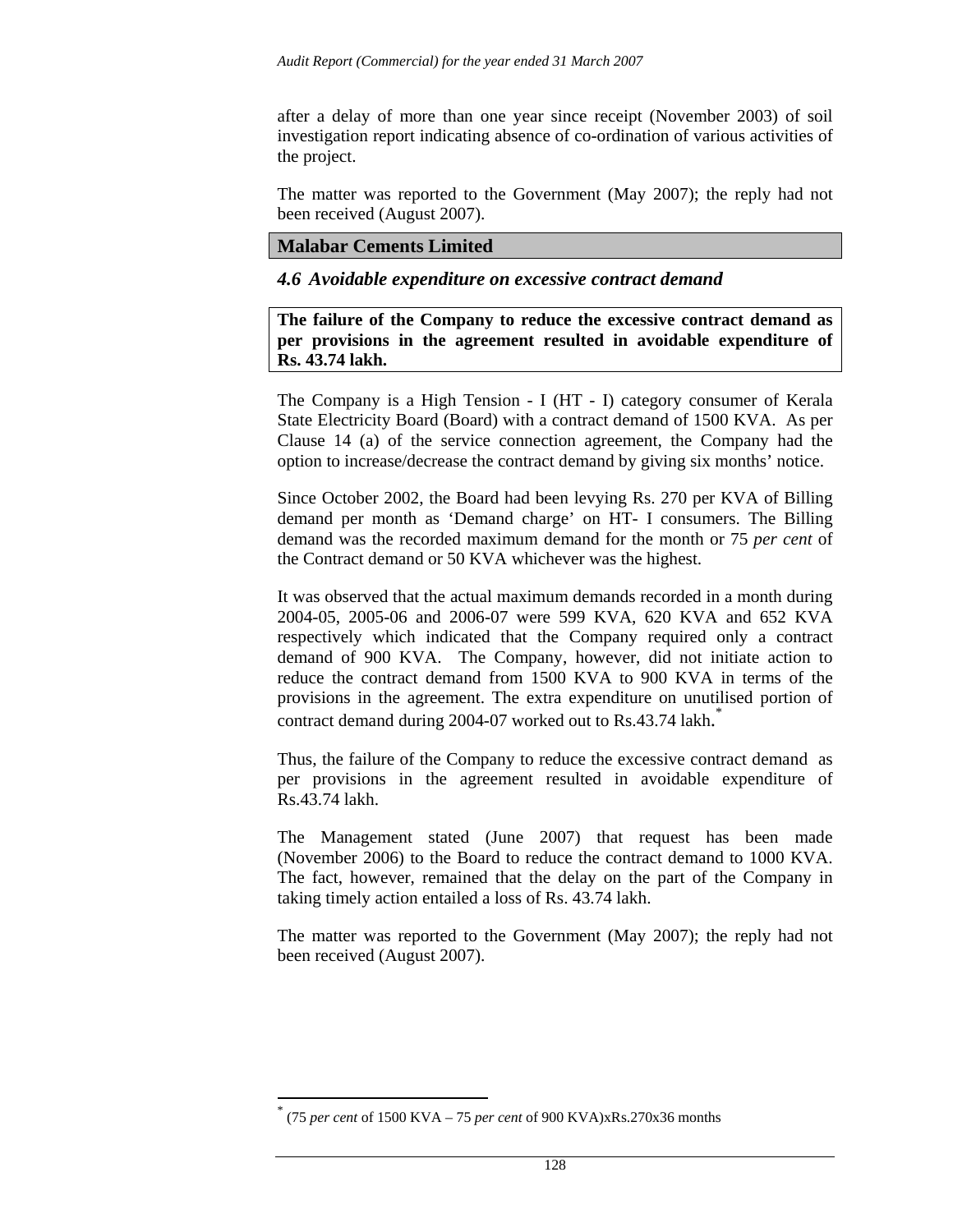## **Travancore Cochin Chemicals Limited**

### *4.7 Unauthorised payments*

**Unauthorised conversion of monthly production bonus into special pay resulted in avoidable payment of Rs.17.22 lakh and recurring future liability.** 

The Company having an accumulated loss of Rs.13.84 crore as on 31 March 2005 had been paying production bonus to its employees under the monthly production bonus scheme. Provisions of the scheme specifically mentioned that the production bonus so paid was not to be considered as wages/salary for the purpose of benefits.

A team comprising representatives of the Management and the Employees' Unions arrived at a settlement (March 2005) for payment of monthly production bonus of Rs.500 per employee for the year 2006 treating it as 'special pay'. Due to this, the special pay counted for payment of HRA, Provident fund contribution and gratuity necessitating extra payment to the employees. The payment so made from April 2005 to March 2007 worked out to Rs.17.22 lakh.

It was noticed that the representatives of Management who approved and adopted the amendment to the scheme were not authorised by the Board of Directors of the Company. The decision of the team was also not placed before the Board for ratification. Even when the new bonus scheme was submitted (May 2006) to the Board for approval, the information that the bonus had been converted as special pay for purposes of other benefits was suppressed. The avoidable extra payment without proper authority is still continuing (June 2007).

Thus, the unauthorised conversion of monthly production bonus into special pay resulted in avoidable extra payment of Rs.17.22 lakh and recurring future liability.

The Management stated (July 2007) that Rs. 500 paid under the head monthly production bonus was the restructuring benefit sanctioned by the Company to take up additional work load which was later converted as special pay as pressurised by the Union. It was also admitted that the conversion done as per approval of the then Managing Director was not placed before the Board for approval. The reply is not tenable since the Circular issued (February 1987) by the Planning and Economic Affairs (BPE) Department of the State Government prescribed that no state Public Sector Undertaking shall implement or commit to implement or negotiate any changes in the wage structure without obtaining the prior approval of the Government.

The matter was reported to the Government (June 2007); the reply had not been received (August 2007).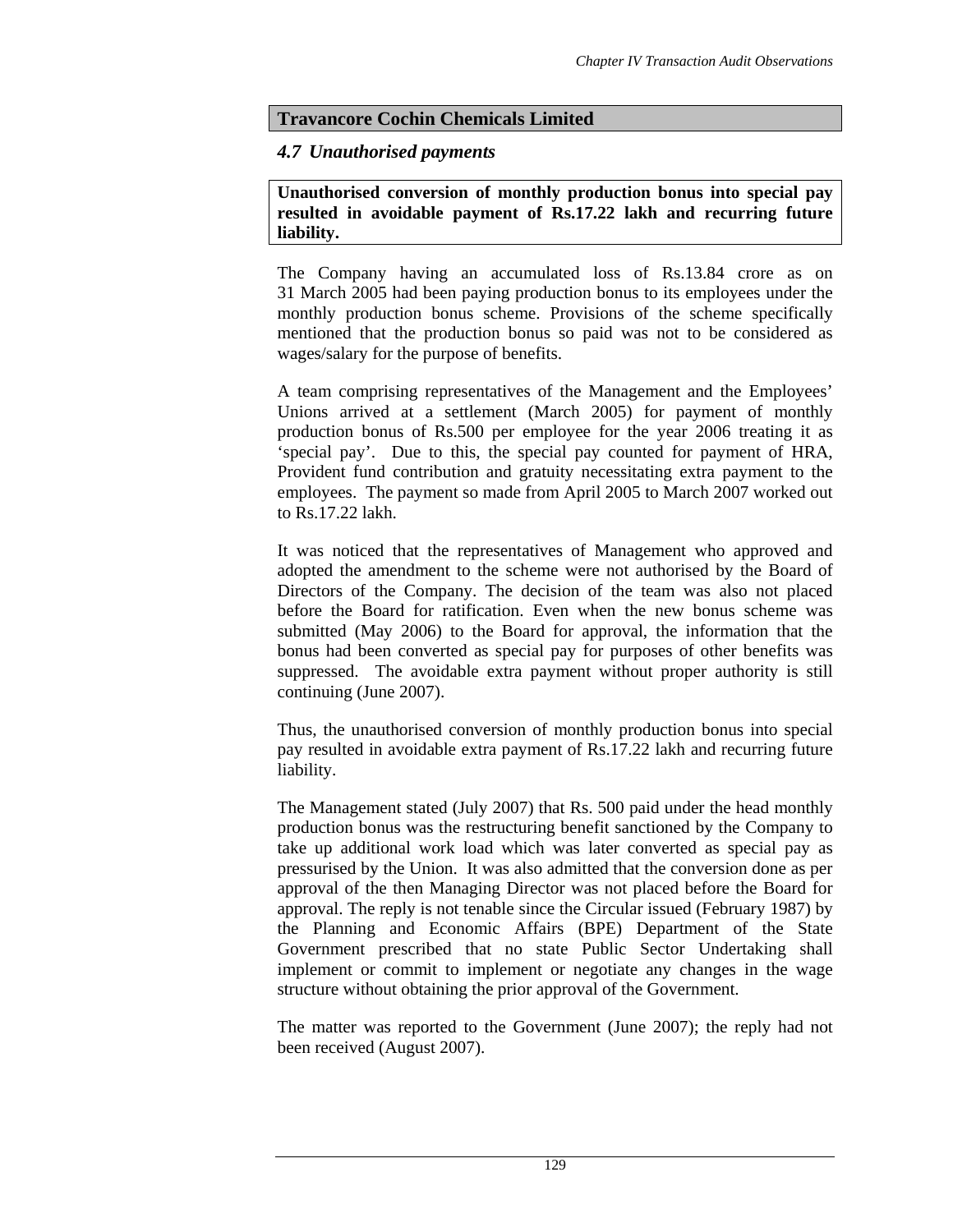### **Roads and Bridges Development Corporation of Kerala Limited**

### *4.8 Avoidable expenditure*

### **Delay of the Company for rescheduling the drawal of loan has resulted in avoidable payment of commitment charges of Rs. 10.97 lakh.**

The Company availed (February 2000) loan assistance of Rs. 59.15 crore at 13.75 *per cent* per annum from Housing and Urban Development Corporation Limited (HUDCO) to part finance the project cost for the construction of 19 Road Over Bridges (ROBs) in the State at a cost of Rs. 111.63 crore.

As per the loan agreement (September 2000), the amount should have been drawn in 12 quarterly installments during April 2000 to January 2003. In case of failure of the Company to draw any loan installment within six months of the scheduled date, commitment charges at the rate of 0.1 *per cent* per quarter beyond six months of scheduled date would have to be paid.

The Company received Government guarantee, a pre requisite to the execution of the loan agreement, only in September 2000 when the first installment which fell due from April 2000 should have been drawn to avoid commitment charges. In view of this delay and receipt (September 2000) of Government guarantee, the Company had the alternative of rescheduling the drawal programme with the approval of HUDCO immediately after execution (September 2000) of the agreement. Moreover, the Company could not properly co-ordinate the implementation of works and the drawal of funds was further delayed with reference to the schedule fixed by HUDCO. The delay ranged between one to five quarters and the rescheduling was done only in May 2003. On account of the delay HUDCO recovered (March 2002 and March 2003) Rs.10.97 lakh towards commitment charges.

Thus, delay of the Company in rescheduling the drawal of loan has resulted in avoidable payment of commitment charge of Rs. 10.97 lakh .

The matter was reported to the Management/Government (June 2007); their replies had not been received (August 2007).

### *4.9 Avoidable loss*

**Failure of the Company to commence toll collection for ROBs as provided in the agreement resulted in avoidable loss of revenue of Rs.1.48 crore.** 

The Company had been entrusted (April and July 2000) by the State Government with the construction work of Railway Over Bridges (ROBs) at Meenchanda, Kozhikode District and Tirur at Malappuram District. The Union Ministry of Railways empowered (May 2002) the State Government to levy toll from the users of ROBs on commissioning. The Company belatedly decided (July 2006) to levy and collect toll from the users of ROBs as approved (April 2005) by the State Government.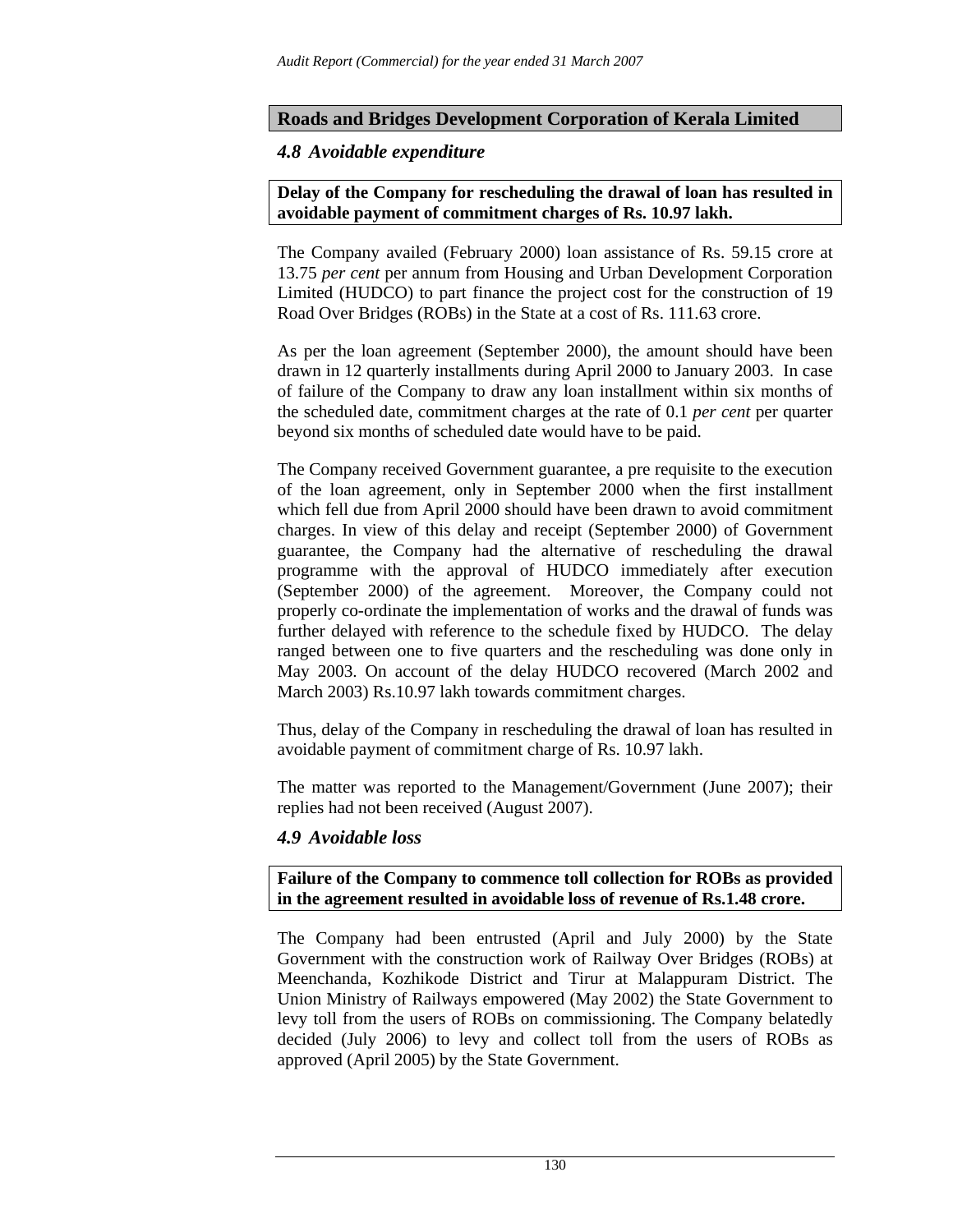The ROBs at Tirur and Meenchanda constructed at a net cost of Rs.3.12 crore and Rs.4.32 crore were opened to traffic in February and May 2004 respectively. Subsequently, the Company entered into (April 2005) direct toll collection agreements with Kerala Road Fund Board and State Government, whereas, the Company was authorised to levy and collect toll at the prescribed rates for a period of 15 years from April 2005 onwards. The Company, however, failed to start toll collection (June 2007) in respect of the above two ROBs even after a delay of more than two years for no reasons on record. The gross amount of toll collection revenue lost during April 2005 to March 2007 on the basis of estimated realisation of revenue worked out to Rs. 1.48 crore.

Thus, the failure of the Company to commence toll collection for ROBs as provided in the agreement resulted in avoidable loss of revenue of Rs. 1.48 crore.

The Management stated (April 2007) that the decision to start the toll collection was kept in abeyance due to various external pressures. It was also stated that steps had been taken to commence toll collection on contract basis. The fact, however, remains that the Company had forgone revenue of two years due to non-commencement of toll collection immediately after completion of the ROBs.

The matter was reported to the Government (June 2007); the reply had not been received (August 2007).

### **Kerala Electrical and Allied Engineering Company Limited**

### *4.10 Avoidable loss due to incorrect estimates*

**The Company's failure to include the correct estimated raw material cost in the price quoted in response to a tender resulted in avoidable loss of Rs. 1.12 crore.** 

The Company had an accumulated loss of Rs. 61.78 crore as on 31 March 2003. For supply of distribution transformers to Government Departments and Public Sector Undertakings, the policy followed by the Company was to quote rates covering full material cost, finance charges and contribution.

The Company submitted (January 2003) quotation in response to a tender floated by Tamil Nadu Electricity Board (TNEB) for the supply of 590 numbers of 500KVA distribution transformers and the quoted ex-works price was Rs. 1.35 lakh per transformer. As per the tender conditions the rates quoted were firm and valid for one year from the date of receipt of letter awarding the contract. The Company received (March 2003) orders for the supply of 590 distribution transformers within a period of one year.

It was noticed that the ex-works rate of Rs. 1.35 lakh per transformer quoted by the Company included raw material cost of Rs. 1.15 lakh. But the cost of raw material actually estimated before submission of tender was Rs. 1.29 lakh. Quoting the price of transformer without covering estimated raw material cost was not in consonance with the policy of the Company and was also not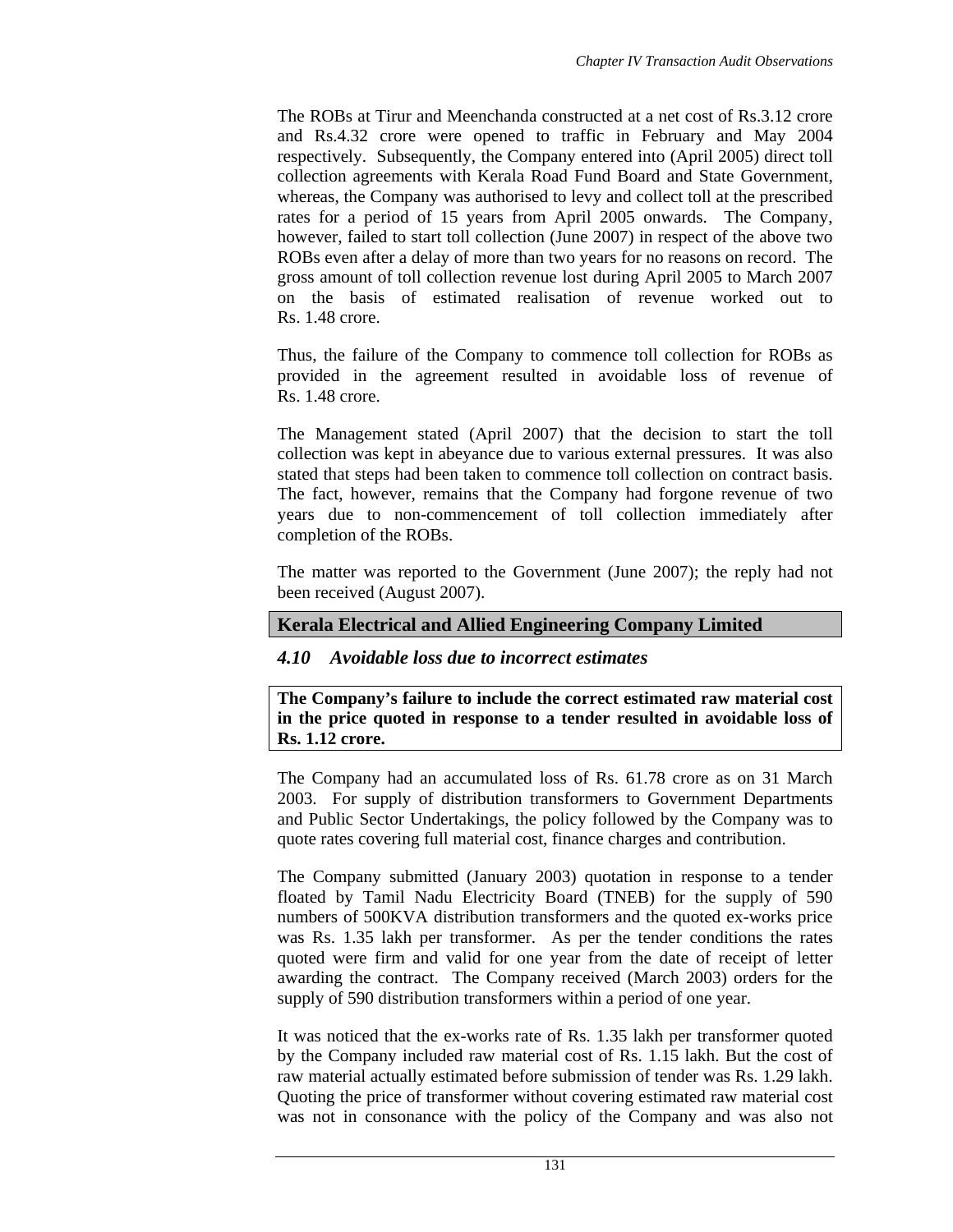justifiable in view of its poor financial position. The supply was completed (October 2004) with the actual cost of raw material per transformer going up to Rs.1.34 lakh involving an additional expenditure of Rs. 29.50 lakh with reference to the estimated cost (Rs.1.29 lakh). The amount of raw material cost short recovered due to initial under quoting worked out to Rs. 82.60 lakh (Rs.14000x590). Further in view of the delay (March to October 2004) in delivery of transformers TNEB withheld an amount of Rs. 36.30 lakh.

Thus, the Company's failure to include the correct estimated raw material cost in the price quoted in response to the tender and delay in delivery of transformer resulted in avoidable loss of Rs. 1.12 crore.

Management's reply as endorsed by the Government, stated (July 2007) that the Company switched over from superior quality of raw materials to standard quality and thereby reduced the estimated cost of raw material from Rs.1.28 lakh to Rs.1.15 lakh so as to quote very competitive rate to bag orders from TNEB for avoiding idling of the work force. It was also stated that even considering a raw material cost of Rs. 1.28 lakh per transformer as per the original estimate, a contribution of Rs. 5105 per transformer was available. The reply is not tenable since there was no change over from the superior quality to standard quality at the time of bid as evident from Company's subsequent correspondence with TNEB. Moreover, the price of steel adopted (January 2003) by the Company in the preparation of original raw material cost was lower than that in the price data prepared by the Indian Electrical and Electronics Manufacturers' Association (IEEMA) thereby leading to under estimation of raw material cost.

## **Bekal Resorts Development Corporation Limited**

## *4.11 Undue benefit due to under recovery of land cost*

**The failure of the Company to include the development cost in the land value resulted in under recovery of land cost and resultant undue benefit of Rs.65 lakh to private entrepreneurs.** 

The Company acquired (1998-2001) 198.15 acres of land utilising funds provided by the State Government at a cost of Rs.19.86 crore. The land comprising six prime resort sites were to be licensed and leased out for setting up star/deluxe hotels, subject to payment of annual lease rent fixed by the Company. The Government fixed (May 2002) the land value of these sites at 125 *per cent* of land acquisition cost and decided to recoup the cost from the lessees annually at minimum eight *per cent* of the land value. The land acquisition cost was to include compensation paid/payable to the land owners, survey expenses, publication and establishment charges paid to the revenue authorities for the acquisition of land. Accordingly, the Company allotted (2004-07) six sites with basic infrastructure facilities initially for a period of 30 years (including two years for the construction of buildings) at the quoted annual lease rent ranging from 8 to 9.94 *per cent* of the land value. As per bid document of license/lease agreement if additional compensation becomes payable as a result of any court judgment, the lessee was liable to pay enhanced rent.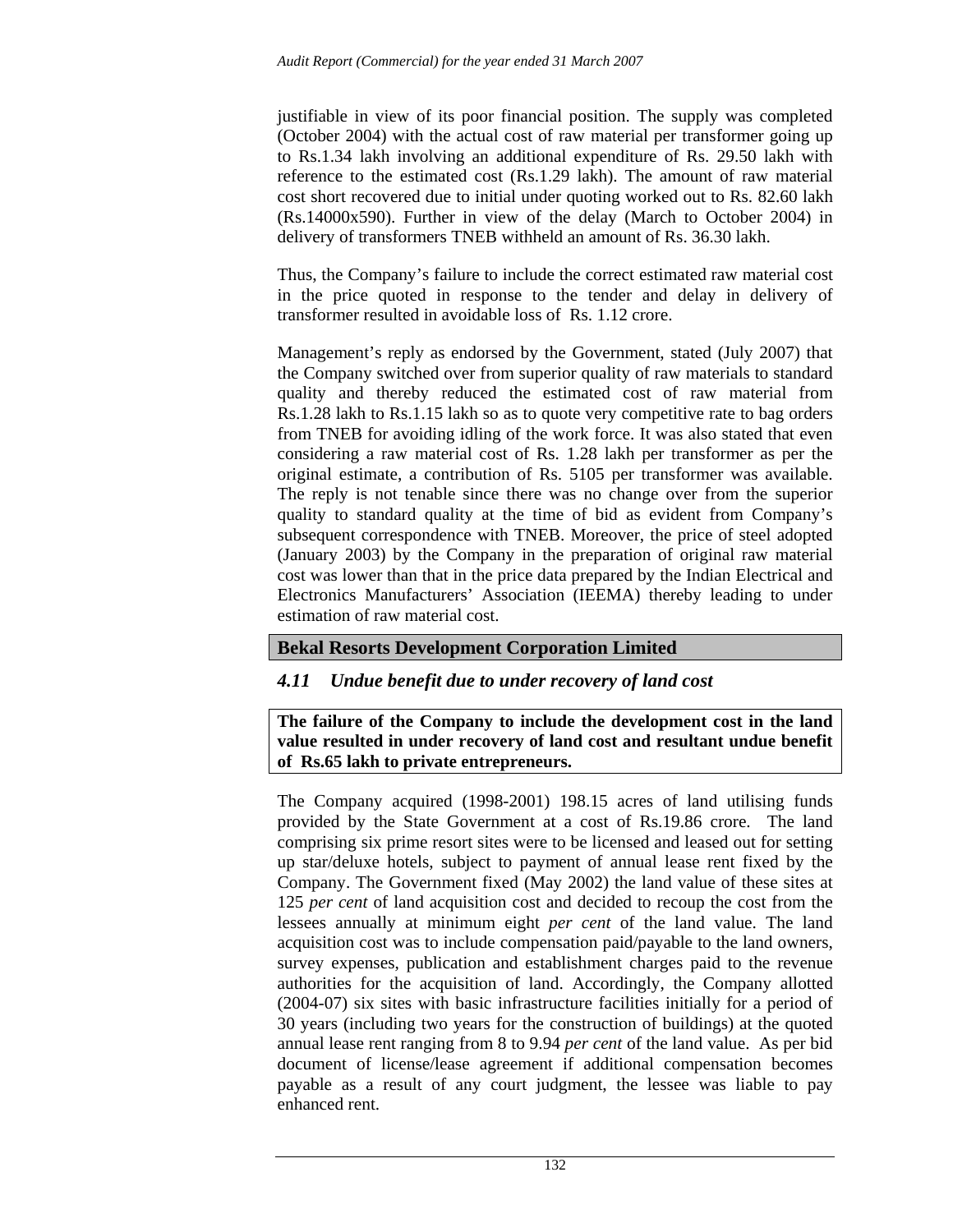Scrutiny (November 2006) revealed that the Company had developed the land by creating infrastructure facilities at a cost of Rs.52 lakh up to April 2007. While fixing/approving the land value, the development cost was neither considered for computing the land value nor a provision included in the lease agreement for subsequent recovery of this amount, as in the case of additional land compensation payable to the land owners. Aggregate lease premium being forgone due to non-inclusion of development cost of Rs.65 lakh (125 *per cent* of Rs. 52 lakh) in the land cost worked out to Rs.1.56 crore<sup>\*</sup> for the annual lease rent for the lease period of 30 years.

The Management stated (June 2007) that the mark up value of 25 *per cent* reckoned for computation of cost of land would cover the development cost and the land valuation was done strictly in accordance with the guidelines issued by the Government. The reply is not tenable. The mark up is intended to cover money value for the entire lease period of 30 years and non-inclusion of development cost in the cost of land is against spirit of valuation of land. Further, the Company did not bring to the notice of the Government the land development cost for purpose of inclusion in the land cost for its valuation.

The matter was reported to the Government (June 2007); the reply had not been received (August 2007).

# **STATUTORY CORPORATIONS**

## **Kerala State Electricity Board**

## *4.12 Avoidable payment*

**Decision of the Board to deviate from the tendered quantity and make counter offer after finalisation of bid resulted in non-recovery of cost of Rs 74.72 lakh** 

Board invited (June 2005) tenders for supply of two lakh sets of two line cross arms and placed (December 2005) orders on Mangal Steel Enterprises Limited (MSEL), the lowest bidder, for supply of four lakh sets at the all inclusive quoted rate of Rs.119.98 per set. MSEL, however, withdrew (December 2005) their offer on the ground of serious mistakes in the quoted price and demanded enhancement in rates. The Board thereupon, placed (March 2006) orders on Ceebuild Company (P) Limited (CCPL), Kolkata for purchase of two lakh sets at the rate of Rs 159.84 per set at the risk and cost of MSEL. CCPL supplied (September 2006) the material and Board released 90 per cent payment amounting to Rs 2.89 crore. The balance amount of Rs.31.13 lakh was withheld for re-fixation of price of the material for delayed delivery.

It was noticed that in response to the tender for two lakh sets of two line cross arms, MSEL had quoted (June 2005) for two lakh sets only. Deviating from the tendered quantity, the Board, however, placed orders for four lakh sets. Moreover, MSEL had executed (July 2005) a written document on stamp paper confirming that the offer as per their price bid shall constitute a binding

 $\overline{a}$ 

<sup>\*</sup> Rs.65 lakh x 8 *per cent* x 30 years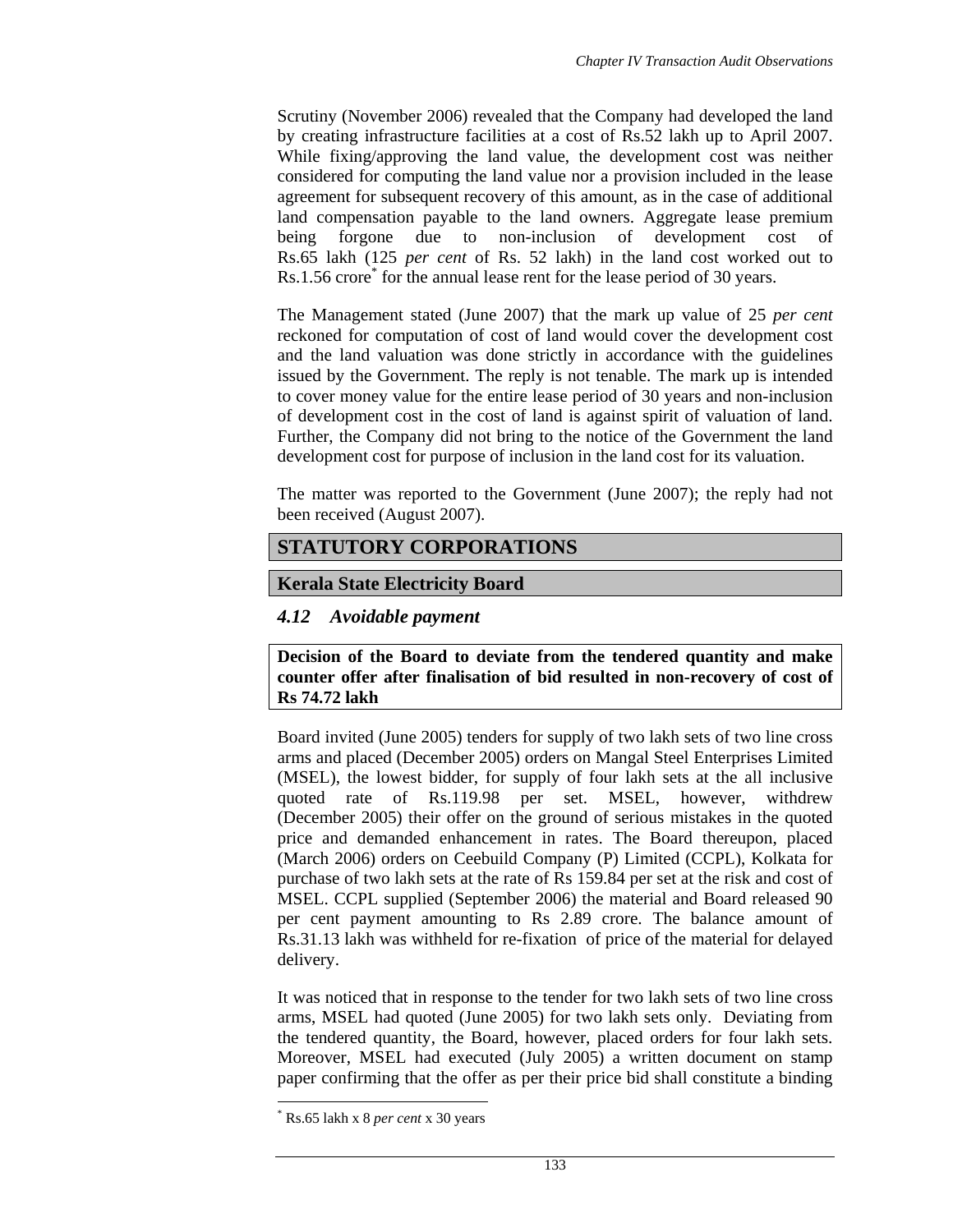contract till the formal contract was prepared and executed. Ignoring this, the Board obtained (January 2006) a revised bid from MSEL. By making a counter offer for four lakh sets and obtaining a revised rate, the Board created legal hurdles with regard to the risk and cost purchase of the material.

The Board terminated (August 2006) the orders placed on MSEL, forfeited earnest money deposit of Rupees five lakh and directed the firm to remit Rs.74.72 lakh being price difference towards risk and cost purchase of material. MSEL, however, took advantage of the counter offer for four lakh sets made by the Board while placing the purchase order and `refused (September 2006) to remit the amount of Rs.74.72 lakh.

Thus, the decision of the Board to deviate from the tendered quantity and make counter offer after finalisation of bid resulted in non-recovery of cost of Rs 74.72 lakh.

The matter was reported to the Government (April 2007); the reply had not been received (August 2007).

## *4.13 Undue benefit to a contractor*

**The decision of the Board to waive liquidated damages despite consequential loss resulted in undue benefit of Rs 46.91 lakh to the contractor.** 

The Board decided to implement Lower Meenmutty Small Hydro Electric Project (a run of the river project) with an installed capacity of 3.5 MW for generating 7.63 MU of energy per annum. Agreement for the implementation of the project involving construction, supply, installation, testing and commissioning as a single package was entered into (July 2003) with Asian Techs-VA Tech Joint Venture (AT-VA) at a cost of Rs 12.38 crore. As per the terms of the agreement, AT-VA was to commence the work within 30 days from the date of award of contract and complete the same on or before 13 February 2005.

The agreement provided for imposition of liquidated damages for delay in completion of civil works at the rate of one *per cent* of estimated value for each day of delay subject to maximum of five days and for mechanical and hydro- mechanical portion at the rate of 0.5 *per cent* for every week's delay, limited to 5 *per cent* of the contract value. Consequent on failure of AT-VA to complete the work (February 2005), extension was granted up to 30 November 2005 subject to imposition of liquidated damages after the scheduled completion period.

Scrutiny revealed that AT-VA could not complete the work even within the extended period and a further extension upto 31 May 2006 was granted on the same terms and conditions. The work in its entirety was completed (31 May 2006) and units synchronised to the grid (12 March 2006 to 28 April 2006). Reasons for delay in completing the work were over excavation in hard rocks by the contractor and resultant refilling of the overexcavated area at extra cost, excess concreting and changes in design quantity,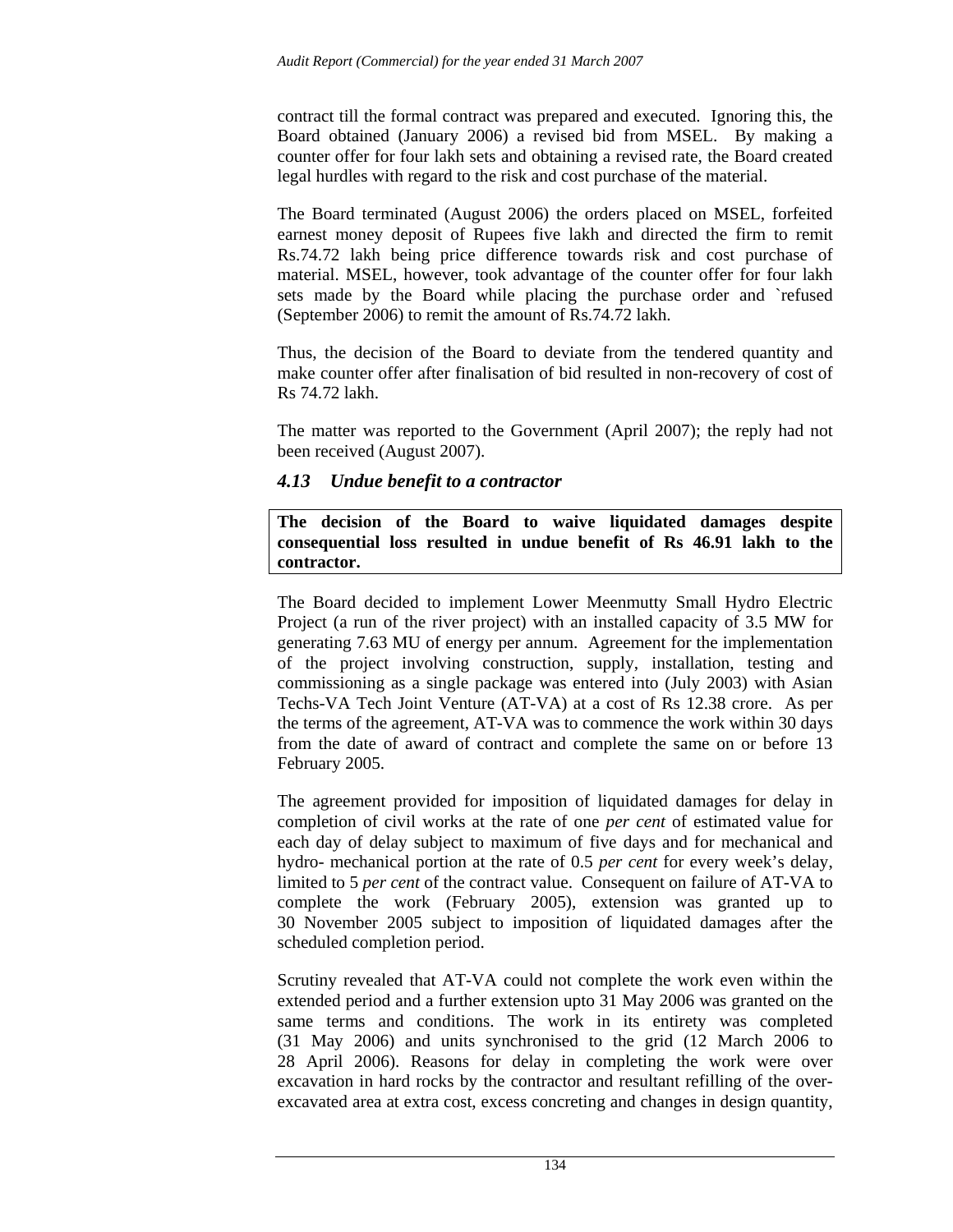etc. Owing to delayed synchronisation of units, the Board lost revenue of Rs.3.13 crore on 81.96 MU<sup>\*</sup> of potential generation of power based on average daily generation of 21015 Kwh during post-commissioning period (08 May 2006 to 27 July 2006). The liquidated damages payable by AT-VA was Rs.61.91 lakh. Despite consequential loss of revenue to the tune of Rs 3.13 crore, the Board waived liquidated damage of Rs.46.91 lakh and recovered (May 2006) only Rs.15 lakh.

Thus, the decision of the Board to waive liquidated damages despite consequential loss for delay on the part of contractor resulted in undue benefit of Rs.46.91 lakh to the contractor.

The matter was reported to the Government (May 2007); the reply had not been received (August 2007).

### *4.14 Avoidable additional expenditure*

**The decision of the Board to award extra works to the contractor even before ascertaining the necessity and reasonableness from Central Electricity Authority resulted in avoidable additional expenditure of Rs. 51.08 lakh.** 

The work of Renovation, Modernisation and Upgradation (RMU) of Sabarigii Hydro Electric project, having six generating units of 50 MW each, was awarded (July 2002) to VA Tech Hydro GmbH & Co (VA Tech), Austria on turnkey basis for an amount of Rs.94.65 crore. The scope of RMU work included everything required to be performed for the design, manufacture, supply, erection, testing and commissioning. As per the agreement, replacement/ repairs to components/ equipments found defective on inspection and testing after dismantling, which were not included in the scope of tender specifications, would be treated as extra work. The rates, terms and conditions for extra works were to be conveyed by the Board within a reasonable time from the date of receipt of the report from the contractor. VA Tech commenced field operations on 25 February 2003 and was to complete the work within 48 months (January 2007).

On dismantling and after detailed testing and examination of Unit 6, VA Tech intimated (January 2004) the necessity of extra works estimated at Rs.82.70 lakh. Eleven months after the receipt of intimation regarding extra work from VA Tech, the Board accorded (December 2004) sanction for extra works amounting to Rs.82.70 lakh. Accordingly purchase orders/ work orders were issued (January 2005) on VA Tech for supply (Rs 32.03 lakh) and services (Rs 49.46 lakh).

It was noticed that the expert opinion of Central Electricity Authority (CEA) on the necessity and reasonableness of the extra work was sought for by the Board only in March 2005. As per CEA's report (July 2005) extra work amounting to Rs.51.08 lakh (machining of runner coupling flange of turbine shaft including to & fro transportation and insurance Rs 9.02 lakh;

 $\overline{a}$ 

<sup>\*</sup> 21015 Kwh X 30 days X 13 months from 13 February 2005 to 12 March 2006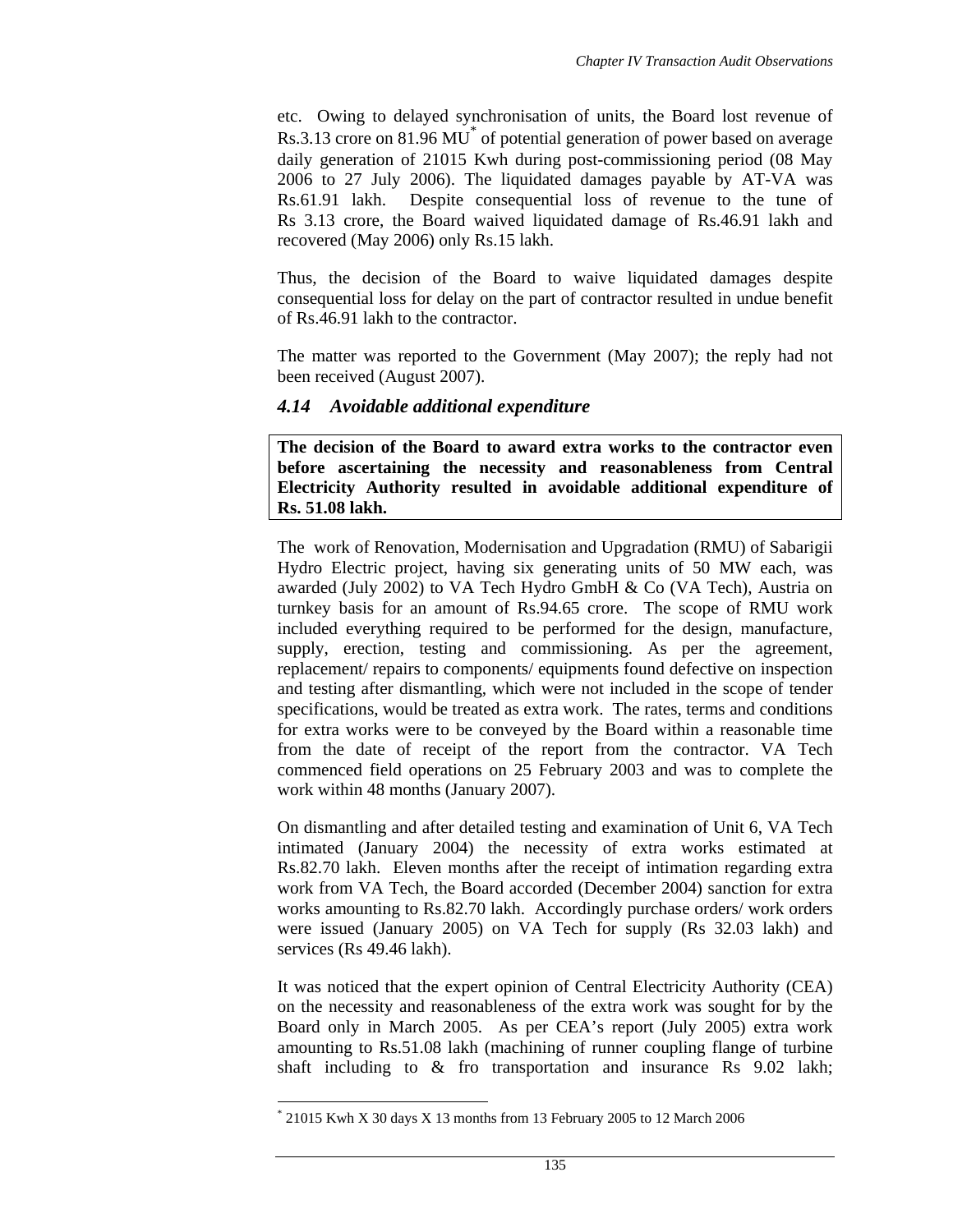replacement of existing water guard: Rs 6.90 lakh; replacement of flow guide: Rs 13.24 lakh; site machining of distributor bore : Rs 13.86 lakh and jet alignment using precision equipments : Rs 8.06 lakh) actually came under the ambit of the original contract and VA tech had to carry out the work without any extra cost. Since the work order for extra items was issued by the Board to VA Tech in January 2005 itself, ultimately the Board had to release payment of Rs 40.25 lakh to VA Tech towards the extra works valued at Rs.51.08 lakh disallowed by the CEA. The balance (Rs 10.83 lakh) remained to be paid.

Thus, decision of the Board to award extra works to the contractor even before ascertaining the necessity and reasonableness from CEA resulted in avoidable additional expenditure of Rs. 51.08 lakh .

The matter was reported to the Government (May 2007); the reply had not been received (August 2007).

### *4.15 Avoidable payment on import of power*

**Reduction in internal generation without sufficient grounds resulted in unscheduled import of power from Central Generating Stations leading to avoidable payment of Rs.57.08 lakh.** 

Following the decision (October 2002) of the Southern Regional Electricity Board\* , Availability Based Tariff (ABT) was implemented (January 2003) in the Southern Region. The ABT enables despatch of power in relation to a schedule for each day comprising 96 time blocks of 15 minutes duration. The schedule of the Kerala Grid connected to Southern Grid is prepared by the KSEB Load Despatch Centre based on, among other things, expected demand and energy availability from internal sources. The difference between scheduled drawal of power and actual drawal would be treated as Unscheduled Interchange (UI). The UI attracted penal charges at slab rates fixed by the Central Electricity Regulatory Commission depending on the frequency at which excess power was drawn. The rates so fixed for the period 2004-09 were six paise per unit of energy for every 0.02 HZ drop in frequency between 49.8 HZ and 50.5 HZ, nine paise from 49 HZ to 49.7 HZ and thereafter at the rate of Rs.5.70.

As on 4 April 2005, the Board had a scheduled Central Generating Station (CGS) share of 13.90 MU. The Board, however, drew 16.41 MU of CGS share resulting in UI (import) of 2.51 MU when the frequency was below 50.5 HZ and consequently the Board had to pay UI charges of Rs.57.08 lakh.

It was noticed (December 2006) that despite availability of sufficient water, the generation at Idukki Hydel station on 4 April 2005 was only 3.60 MU compared to the average daily generation of 6.52 MU during the month of April 2005. The reduced level of hydel generation was as per system

l

<sup>\*</sup> Southern Regional Electricity Board is an organisation whose functions include planning and ensuring smooth, economic and efficient integrated operation of the constituent power systems in the Southern Region of India. SREB has been renamed (April 2006) as Southern Regional Power Committee.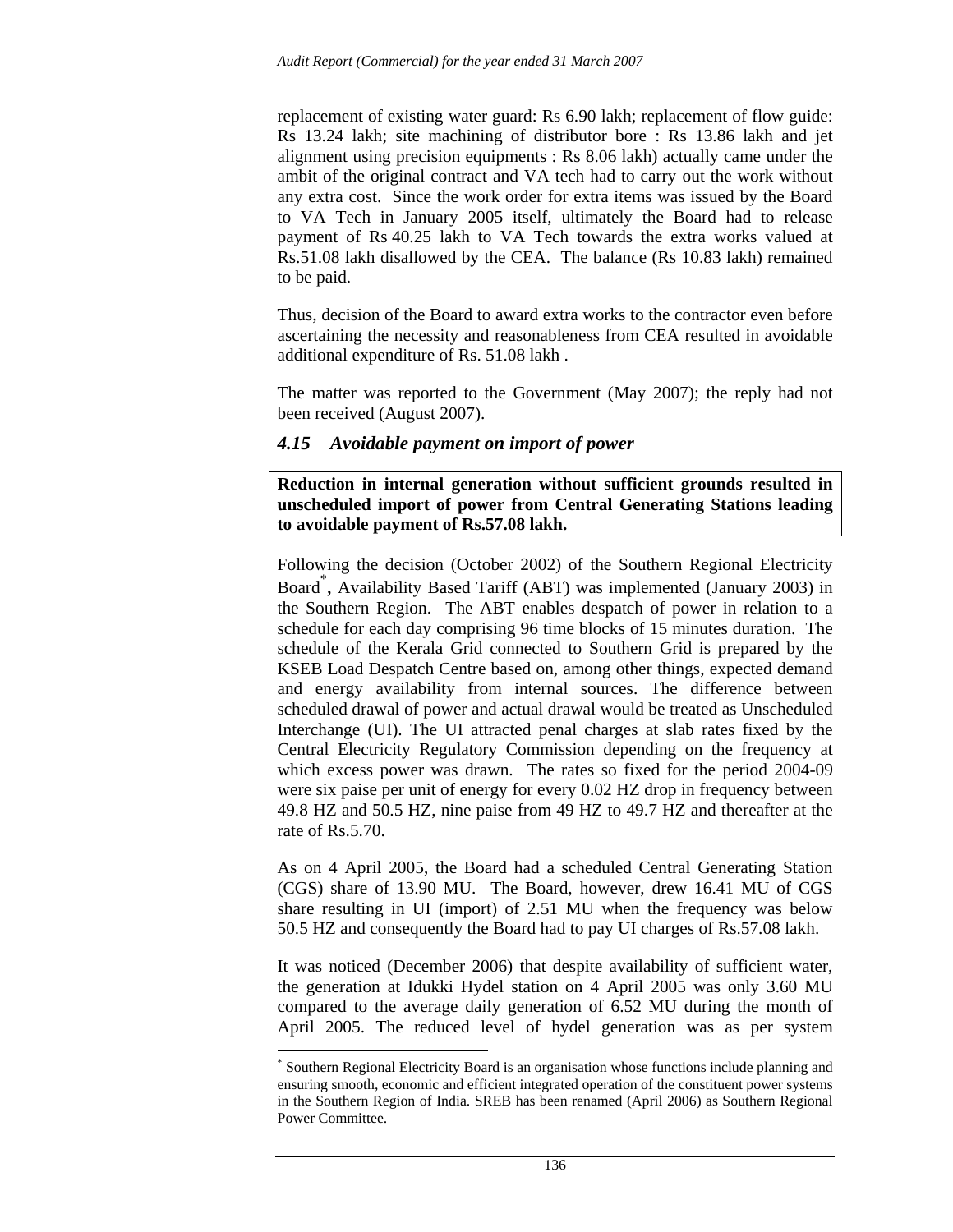requirement, communicated by the Load Despatch Centre of the Board at Kalamassery. The reduction in internal generation at Idukki Station, without sufficient ground, upset the schedule fixed for drawal of power from CGS and led to avoidable payment for unscheduled interchange and penal charges of Rs.57.08 lakh.

The matter was reported to the Government (May 2007); the reply had not been received (August 2007).

## *4.16 Avoidable loss due to payment of inadmissible claims*

**Decision of the Board to make payment for free spares by adjustment against an inadmissible claim resulted in avoidable loss of Rs 33. 31 lakh.** 

Mention was made in paragraph 3A.5.3 of the Report of the Comptroller and Auditor General of India for the year ended 31 March 1998 (Commercial), Government of Kerala regarding claim of SEMT Pielstick, France (SEMT), the contractor for supply, erection and commissioning of 5 X 20 MW diesel generating units at Brahmapuram for supervision charges during the extended period, which was not justifiable, as the extension was necessitated due to delay in supply of equipment by SEMT.

As per the terms of the agreement with Kerala State Electricity Board (KSEB), SEMT was to supply operating spares for scheduled maintenance upto 12,000 hours of operation and also spares required for overhauling of engines on completion of 12,000 + 750 hours of operation free of cost. 'Connecting rod bearing shell' (shell) was one such spare item which was to be replaced at the time of engine overhauling. The firm supplied (August 2000 and March 2003) 56 shells for generating units I, II and V without any extra cost. The firm, however, refused to supply free of cost the remaining 34 shells required for units III and IV. Instead, the firm requested the Board to make payment for these spares and adjust the amount against their pending (July 1997) claims towards supervision charges for the extended period of the agreement. The Board issued (February 2003) the purchase order to SEMT and released (July 2003) payment of Rs 33.31 lakh towards cost of spares subject to the condition that the amount so disbursed would be adjusted against Rs 1.58 crore assessed as supervision charges for the extended period. The claim of SEMT for Rs 1.58 crore has not been settled so far (May 2007).

Thus the Board had made payment for free spares against the inadmissible claim for supervision charges; the same was unjustified and resulted in avoidable loss of Rs.33.31 lakh.

The matter was reported to the Government (June 2007); the reply had not been received (August 2007).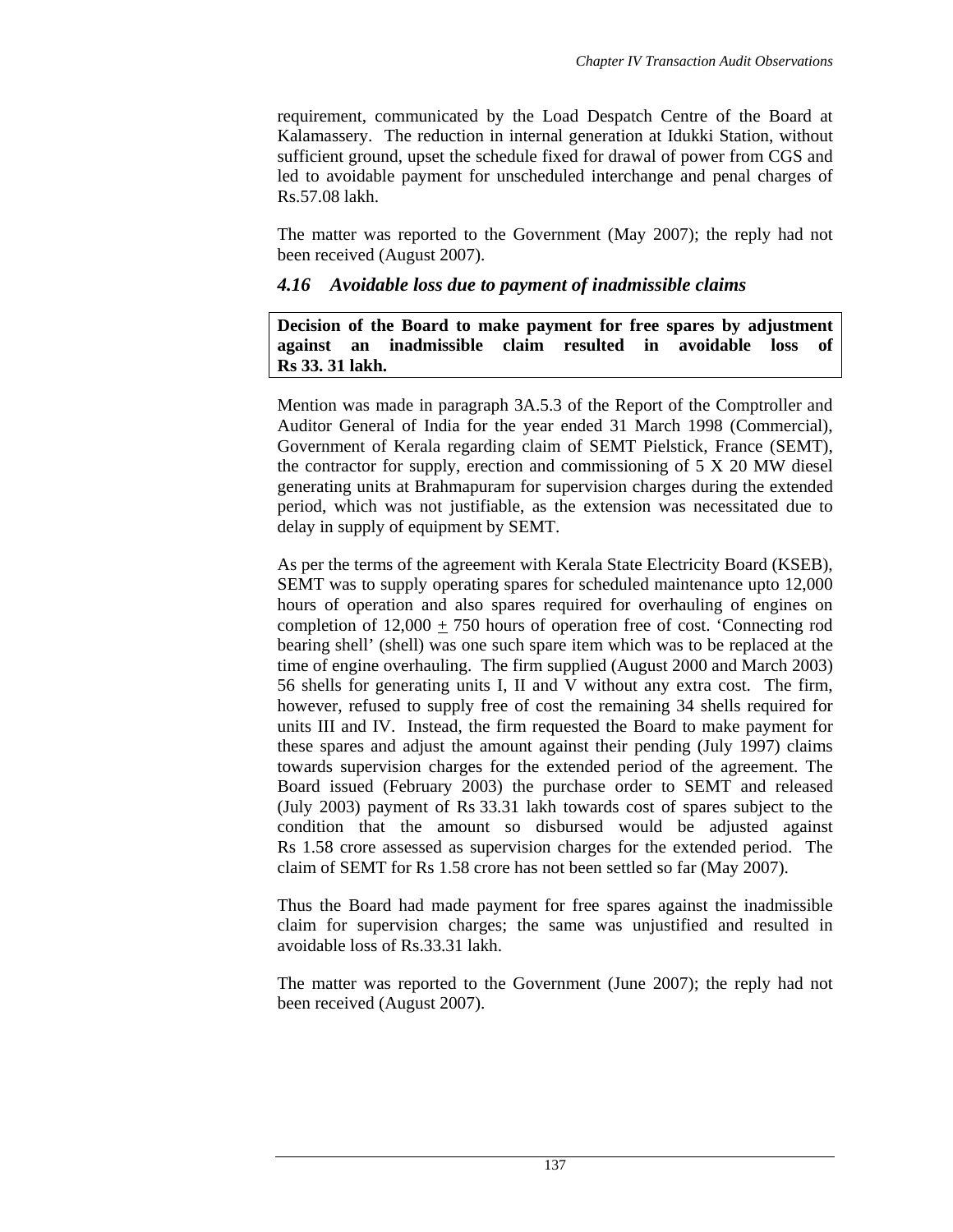### *4.17 Avoidable extra expenditure due to price revision*

### **Decision of the Board to allow price revision in violation of the provisions of purchase order resulted in avoidable extra expenditure of Rs.1.68 crore.**

In order to meet the requirements of Vadakara and Malapparamba substations the Board issued (April 2005) orders on Transformers and Electricals Kerala Limited (TELK) for supply of four 100 MVA, 220/110 KV transformers at the lowest all inclusive rate of Rs 2.65 crore per transformer. As per the terms of the purchase order, the price was firm and taxes and duties were payable as per actuals. TELK was to supply the first unit within four months (October 2005) from the date of approval of drawings and the balance at the rate of one unit per month thereafter. Meanwhile, the Board revised (January 2006) the unit rate to Rs 2.84 crore in order to incorporate VAT (12.5 *per cent*) introduced by the State Government with effect from April 2005. TELK could not supply the transformers within the scheduled delivery period (January 2006) and extension sought was granted upto 31 March 2006 without any price revision and penalty. TELK completed the delivery within the extended period. Thereafter based on the request (July 2006) of TELK, the Board revised (March 2007) the price to Rs 3.12 crore per transformer to compensate for the unprecedented increase in raw material cost even though the contract prices were firm. Consequently, the Board incurred an additional expenditure of Rs 1.12 crore<sup>#</sup>.

The Board had earlier issued (30 July 2004) a purchase order to TELK for supply of twenty 12.5 MVA, 110/11KV three phase transformers at the unit rate of Rs 45.89 lakh. As per the terms of the purchase order, the price was firm and TELK was also to supply, if so required, an additional 25 *per cent* of the quantity on the original terms and conditions. Accordingly orders were placed (April 2005) for supply of five transformers. The transformers were supplied during March 2006.

The Board, however ignored the provisions of the purchase order and enhanced (January 2006) the unit rate to Rs.60.63 lakh for the additional five transformers (25 *per cent* quantity) incurring extra expenditure of Rs.56 lakh\* . Payment at enhanced rate was made during March-April 2006.

Thus, the decision of the Board to allow price revision in violation of the provisions of the purchase orders resulted in avoidable extra expenditure of Rs.1.68 crore in respect of two purchase orders.

The matter was reported to the Government (June 2007); the reply had not been received (August 2007).

l

<sup>#</sup> (Rs. 3.12 crore - Rs 2.84 crore) X 4

<sup>\*</sup> Rs.60.63 lakh - (Rs.45.89 lakh + Rs.3.52 lakh additional tax on account of introduction of VAT and Cess on original ex-works price) x 5 transformers.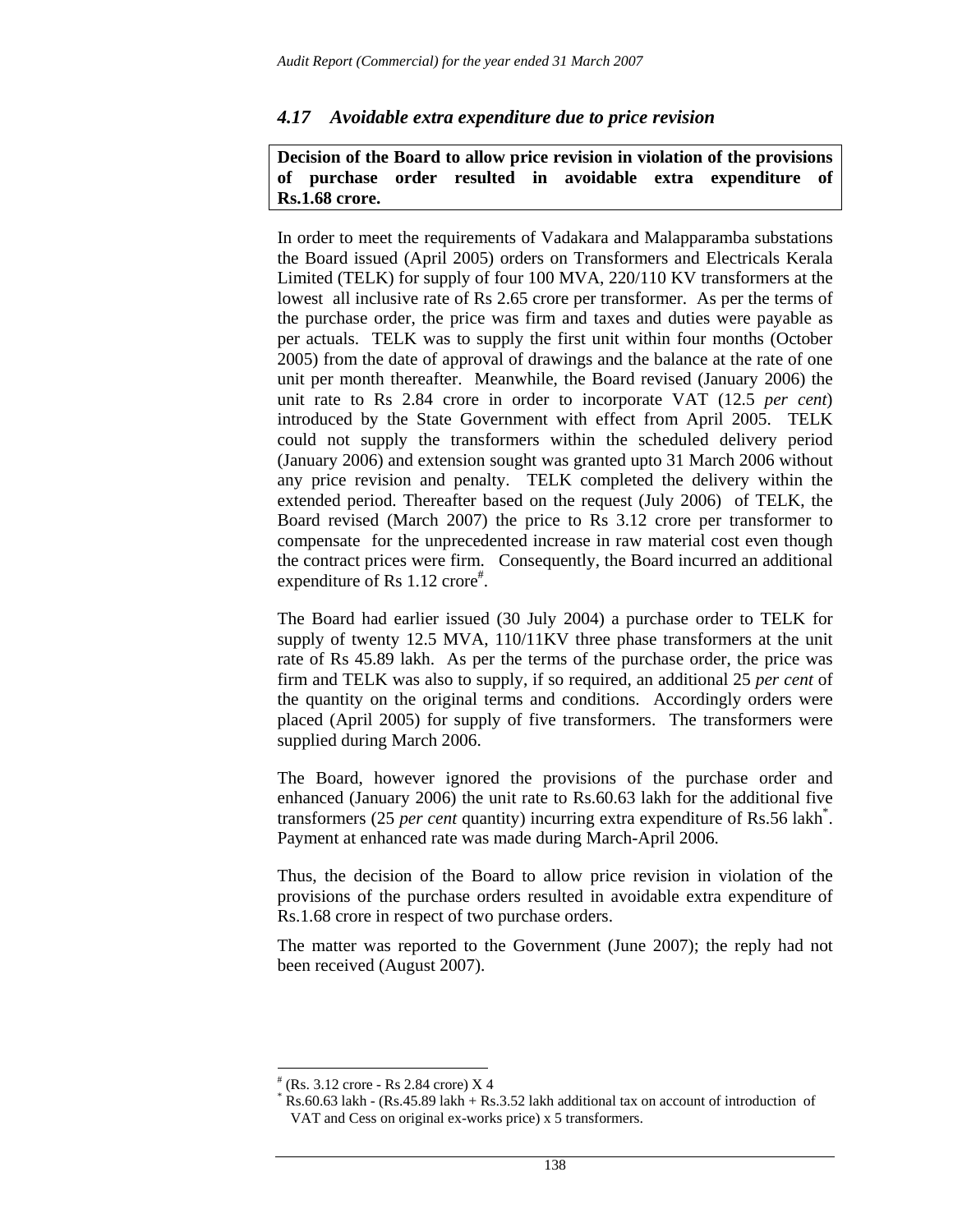## *4.18 Favour to a private contractor*

### **Decision of the Board to amend the bid documents and make payment for lumpsum civil works without measurements resulted in undue benefit of Rs.1.92 crore to the contractor.**

In order to enhance the existing capacity (125 MW) of Kuttiyadi Hydro Electric Project by additional 100 MW, the Board proposed Kuttiyadi Additional Extension Scheme (KAES) and invited pre-qualification bids for its execution on turnkey basis. The scope of work as per the tender notice included design and supply of equipments and materials, civil construction, installation, testing and commissioning of Generating units. As per the Bid documents forming part of the contract, bidders were to give bill of quantities for civil works based on the estimation of the scope of work. Further, all items of work having financial value had to be measured jointly by the Board and the Contractor. The contractors were also required to make their own arrangements for engagement of labourers and their accommodation.

Five bidders including BHEL-L&T consortium (BHEL-L&T) were declared (June 1999) as qualified to submit their price bid. Before submission of price bid the Board amended (February 2000) the provisions of bid documents, according to which, the measurement of lump sum items would be based on the work completed as a percentage of the total work.

BHEL-L&T emerged as the lowest price-bidder and accordingly the Board entered into (November 2003) an agreement with them for implementation of KAES. The Board, however, did not obtain bill of quantities for civil works comprising of construction of contractor's camp offices, stores and workshop and BHEL-L&T quoted a lump sum rate of Rs. 2.79 crore for these items and proposed to utilise an area of 4100 square meter without providing the details.

It was noticed (November 2006) that as against construction of plinth area of 3075 square metre in 4100 square metre of land allotted to the consortium the actual area constructed as per measurement book was 637 square metre requiring payment of only Rs.55 lakh. The requirement of balance area for housing their camp office, store, etc., was met from Board's own construction facilities available at KAES site by BHEL-L&T paying (December 2006) Rs 5.49 lakh as rent. Although there was no evidence of any construction made, the Board made extra payment of Rs. 1.92 crore (Rs.2.52 crore minus Rs. 60.49 lakh) to BHEL-L&T on the ground that the work being of temporary nature did not require measurement.

Thus, the decision of the Board to amend the bid documents and non-acceptance of bill of quantities for civil works facilitated payment for lumpsum civil works without measurements and resulted in undue benefit of Rs.1.92 crore to the contractor.

The matter was reported to the Government (June 2007); the reply had not been received (August 2007).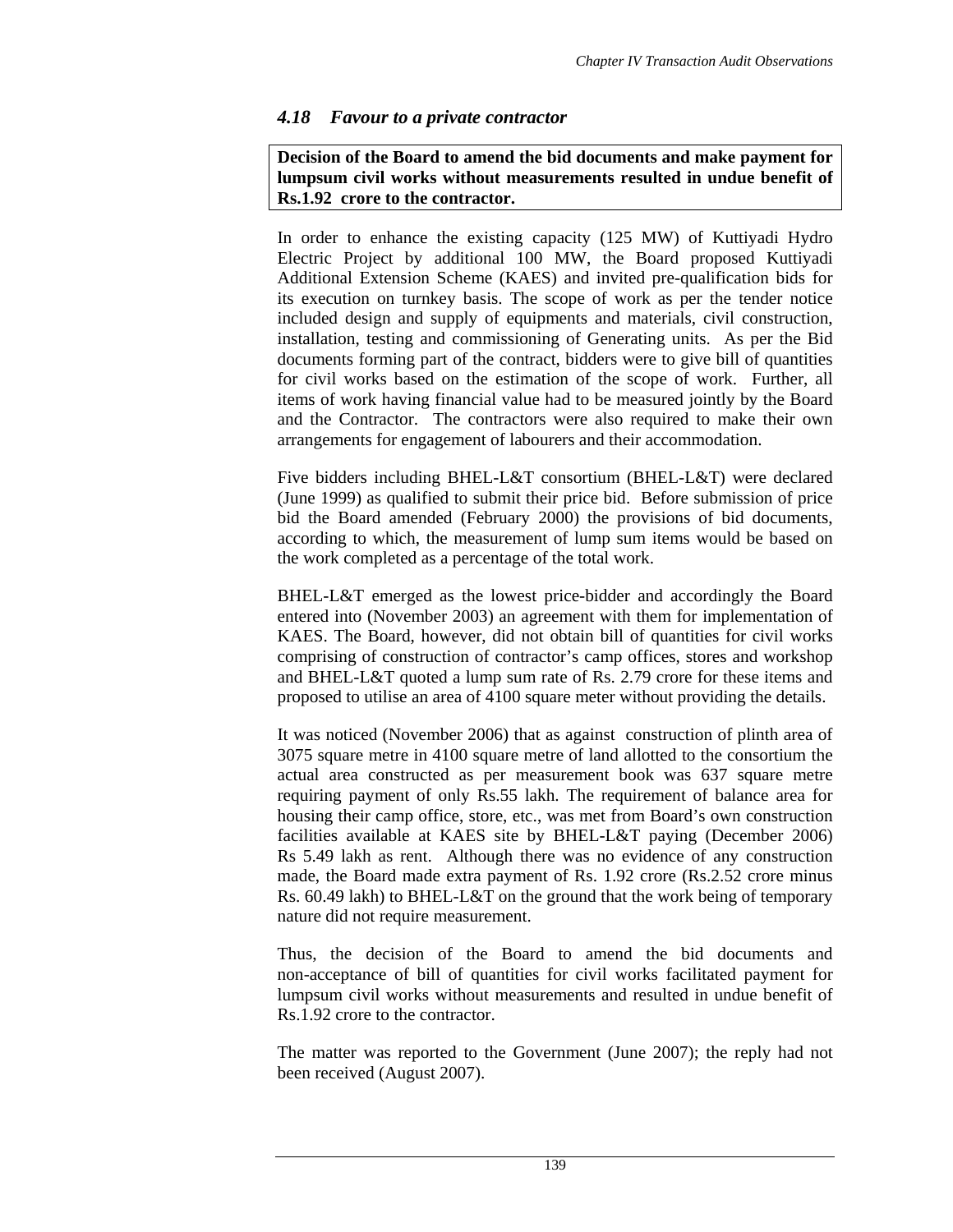### *4.19 Avoidable additional liability*

**The imprudent decision of the Board to ignore the extra claim for Rs 7.03 lakh from the existing contractor despite lack of clarity in tender schedule and award the work at exorbitant rates to a new contractor resulted in avoidable additional liability of Rs 88 lakh.** 

For the Railway electrification of Ernakulam-Trivandrum section, the Board agreed (February 2002) to undertake the work for supply of 110 KV three phase power to the Railway Traction substations at four<sup>\*</sup> locations, on deposit basis. For Chingavanam 110 KV power supply line works, the Board estimated (July 2004) a cost of Rs 3.43 crore, including Rs.1.48 crore for construction of 110 KV line. The Board thereafter, revised (April 2004) the estimate to Rs.90 lakh and issued (December 2004) work order for construction of the 110 KV line to Emgee Constructions (EC) at the lowest quoted rate of Rs.89.48 lakh (one *per cent* below the net estimated cost). As per work order, the value of cement and tor steel supplied by the Board would be recovered. There was, however, a lack of clarity on the part of the Board in respect of specification given under item 8 of the tender schedule due to which EC demanded (December 2004) a price increase of Rs.7.03 lakh stating that the mistake in the specification given by Board made them believe that the items 5 & 6 of tender schedule was exclusive of concrete work. Even though the work was of emergent nature, the Board, instead of negotiating with the contractor, terminated (December 2005) the contract at the risk and cost of EC.

The work was subsequently awarded (March 2006) to Steel Industrials Kerala Limited (SILK), the second lowest bidder who had quoted 55 *per cent* above the estimate. SILK, however, refused (May 2006) to undertake the work. Thereupon, the Board invited (May 2006) fresh tenders and awarded (November 2006) the work to Shri. D. Ajayakumar (DA), the lowest bidder, at Rs.1.89 crore (189 *per cent* above the net estimate cost). The agreement for the work was executed (December 2006) and the work was in progress (June 2007).

It was noticed (April 2007) that the line work to the traction substation of Railways, awarded to the Board in July 2002, had a completion period of nine months only and its early completion involved public interest. The work awarded to EC in December 2004 was also one *per cent* below the estimated cost and their claim for price increase of Rs 7.03 lakh was a fall-out of the Board's mistake in the tender schedule. The Board, however, did not avail of the advantage of very low rates quoted by EC, and took the imprudent decision of inviting fresh tender and awarding contract to DA involving additional expenditure of Rs 88 lakh<sup>#</sup>.

Thus, the imprudent decision of the Board to ignore the extra claim for Rs 7.03 lakh from the existing contractor despite lack of clarity in tender

l

<sup>\*</sup> Kazhakuttom, Perinad, Chingavanam and Punnapra

 $*$  New contract price Rs.1.89 crore – Rs.1.01 crore (the original offer of EC Rs.89.48 lakh + additional claim of EC Rs.7.03 lakh + earnest money of Rs.4.47 lakh withheld from EC).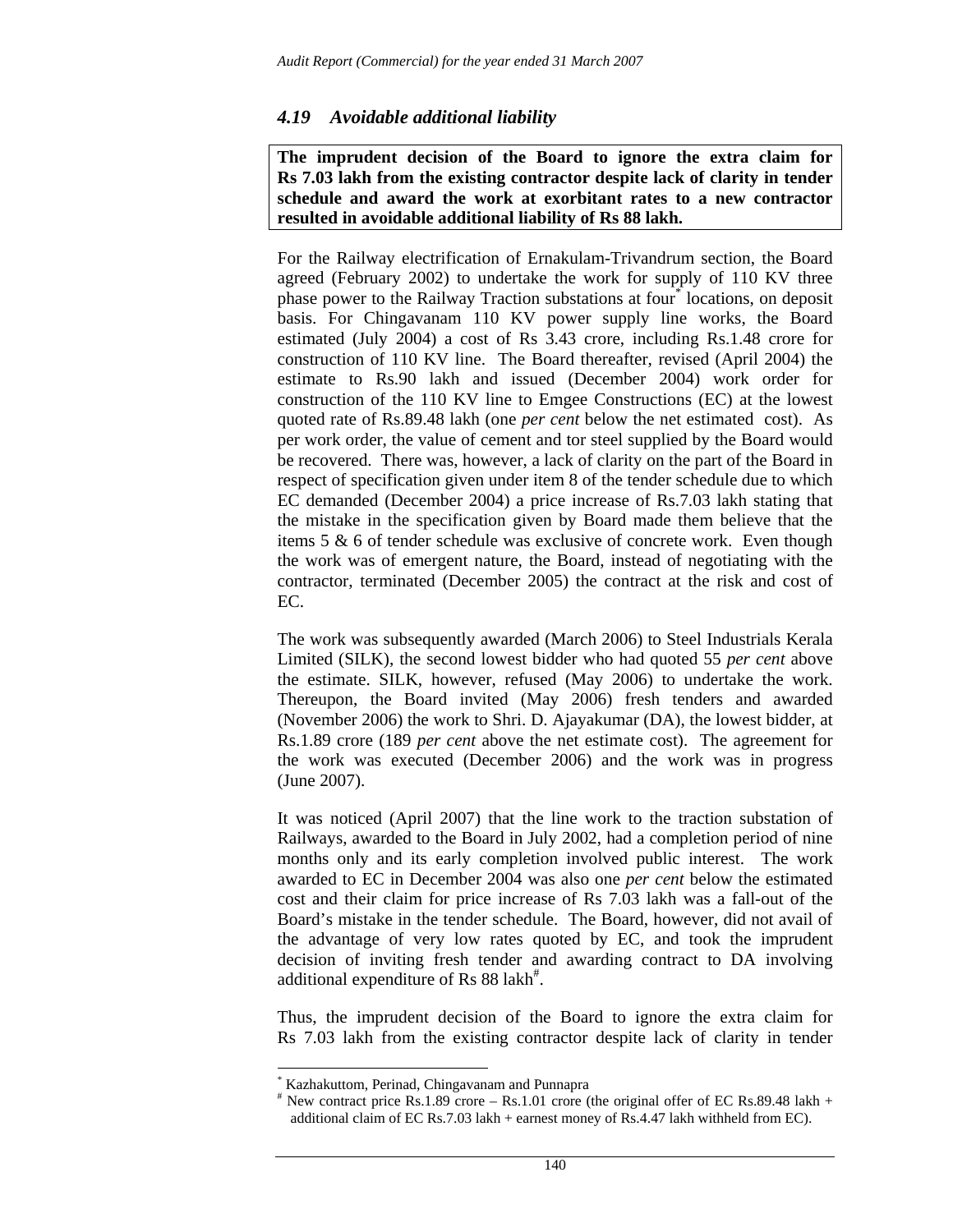schedule, and award the work at exorbitant rates to a new contractor resulted in avoidable additional liability of Rs 88 lakh.

The matter was reported to the Government (June 2007); the reply had not been received (August 2007).

### **Kerala State Road Transport Corporation**

## *4.20 Extra expenditure on procurement of tyres and tubes*

**The failure of the Corporation to take delivery of tyres and tubes available at cheaper rates within the scheduled delivery period and its subsequent procurement at enhanced rates resulted in extra expenditure of Rs. 43.14 lakh.** 

For meeting its requirement of tyres and tubes for the year 2005-06 the Corporation placed (August 2005) orders with MRF Limited , Cochin (5000 tyres and 7500 tubes), Birla Tyres, Cochin (15000 tyres and 22500 tubes) and J.K.Industries Limited.,(JK) Cochin (6000 tyres and 9000 tubes) on the basis of maximum quantity offered and past performance. The per unit rates at which tyres and tubes were to be supplied by the firms were Rs.5400/Rs.465, Rs.5450/Rs.590 and Rs.5200/Rs.525 respectively. As per the purchase orders the entire supplies were to be completed during September 2005 to August 2006.

All the firms except MRF Limited executed (September 2005) agreements. Since MRF failed to execute the agreement the Corporation cancelled (October 2005) the purchase order placed on the firm.

Thereupon the Corporation made (October 2005) enquiries and J.K expressed (December 2005) its willingness to supply additional quantities to the extent of 5000 tyres and 7500 tubes at the same rates and conditions of the original purchase order. They also offered to execute the supplies at the rate of 1200 tyres and 1800 tubes per month with effect from January 2006. The Corporation responded (April 2006) to the offer only after a delay of four months. The original purchase order placed with JK (April 2006) was amended as 11000 tyres and 16500 tubes incorporating the additional quantity which was to be delivered by August 2006.

The Corporation, however, could not take delivery of 2000 tyres and 3000 tubes by August 2006 and JK treated the quantity as lapsed due to expiry of the delivery period and delay in remittance of dues. The Corporation accepted (September 2006) the lapse of order and thereafter the requirement of 2000 tyres and 3000 tubes had to be met by placing (September 2006) fresh purchase orders with Birla Tyres at higher rates of Rs.6930 and Rs.650 respectively. The additional expenditure incurred amounted to Rs. 43.14 lakh<sup>\*</sup> inclusive of taxes.

Thus, the failure of the Corporation to take delivery of tyres and tubes available at cheaper rates with in the scheduled delivery period and its

 $\overline{a}$ 

<sup>\*</sup> (Rs.6930 - Rs.5200) x 2000 tyres + (Rs.650 - Rs.525) x 3000 tubes + Rs.4.79 lakh for taxes.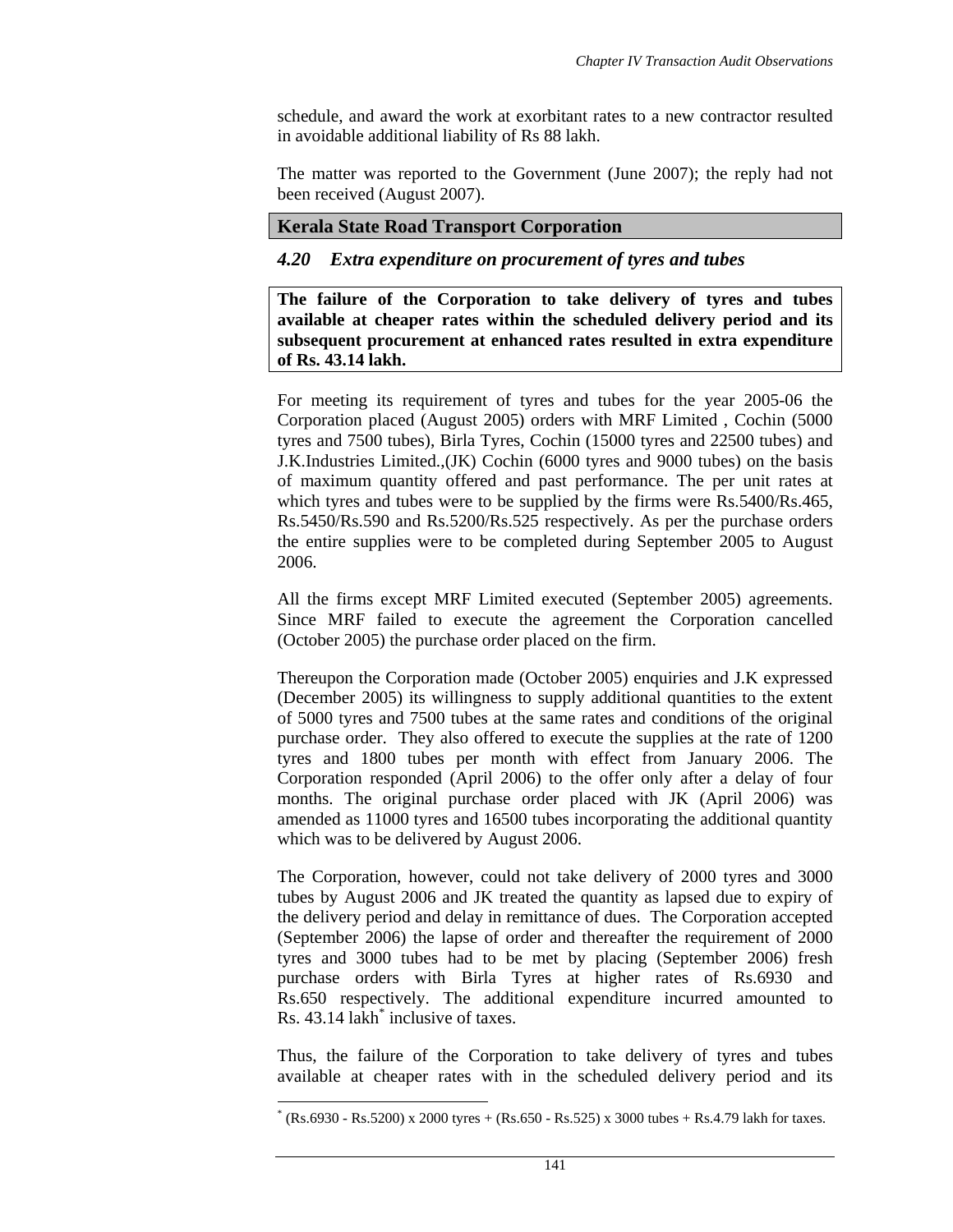subsequent procurement at enhanced rates resulted in extra expenditure of Rs. 43.14 lakh.

The matter was reported to Government/ Corporation in June 2007; their reply is awaited (July 2007).

#### **General**

l

### *4.21 Follow-up action on Audit Reports*

#### *Explanatory notes*∗ *outstanding*

*4.21.1* The Audit Reports of the CAG represent the culmination of the process of scrutiny starting with initial inspection of accounts and records maintained in the various Government companies and Statutory Corporations. It is, therefore, necessary that they elicit appropriate and timely response from the executive.

The Audit Reports for the years up to 2005-06 have been presented to the State Legislature but seven out of ten departments did not furnish explanatory notes on 43 out of 84 paragraphs/reviews relating to the Audit Reports for the year 2003-04 to 2005 -06 as of September 2007.

### *Compliance to Reports of Committee on Public Undertakings (COPU) outstanding*

4.21.2 As per the Handbook of Instructions for Speedy Settlement of Audit Objections, the replies to paragraphs are required to be furnished within one month from the presentation of the Reports by COPU to the State Legislature. Action Taken Notes (ATNs) to 323 paragraphs pertaining to 76 Reports of the COPU presented to the State Legislature between July 2000 and September 2007 had not been received as of September 2007 as shown below:

| <b>Year of the</b><br><b>COPU</b> Report | Total number of<br><b>Reports involved</b> | No. of paragraphs where ATNs<br>not received |
|------------------------------------------|--------------------------------------------|----------------------------------------------|
| 1998-2000                                | $\overline{2}$                             | 6                                            |
| 2001                                     |                                            | 13                                           |
| 2001-2004                                | 17                                         | 69                                           |
| 2004-2006                                | 28                                         | 127                                          |
| 2006-2008                                | 25                                         | 108                                          |
| <b>Total</b>                             | 76                                         | 323                                          |

#### *Response to inspection reports, draft paragraphs and reviews*

*4.21.3* Audit observations made during audit and not settled on the spot are communicated to the heads of the PSUs and the concerned departments of the State Government through Inspection Reports (IR). The heads of PSUs are required to furnish replies to the IR through the respective heads of

<sup>∗</sup> Explanatory notes refer to the explanations furnished by Administrative Departments to the Legislature Secretariat, on reviews/paragraphs contained in Audit Reports placed before the Legislature.